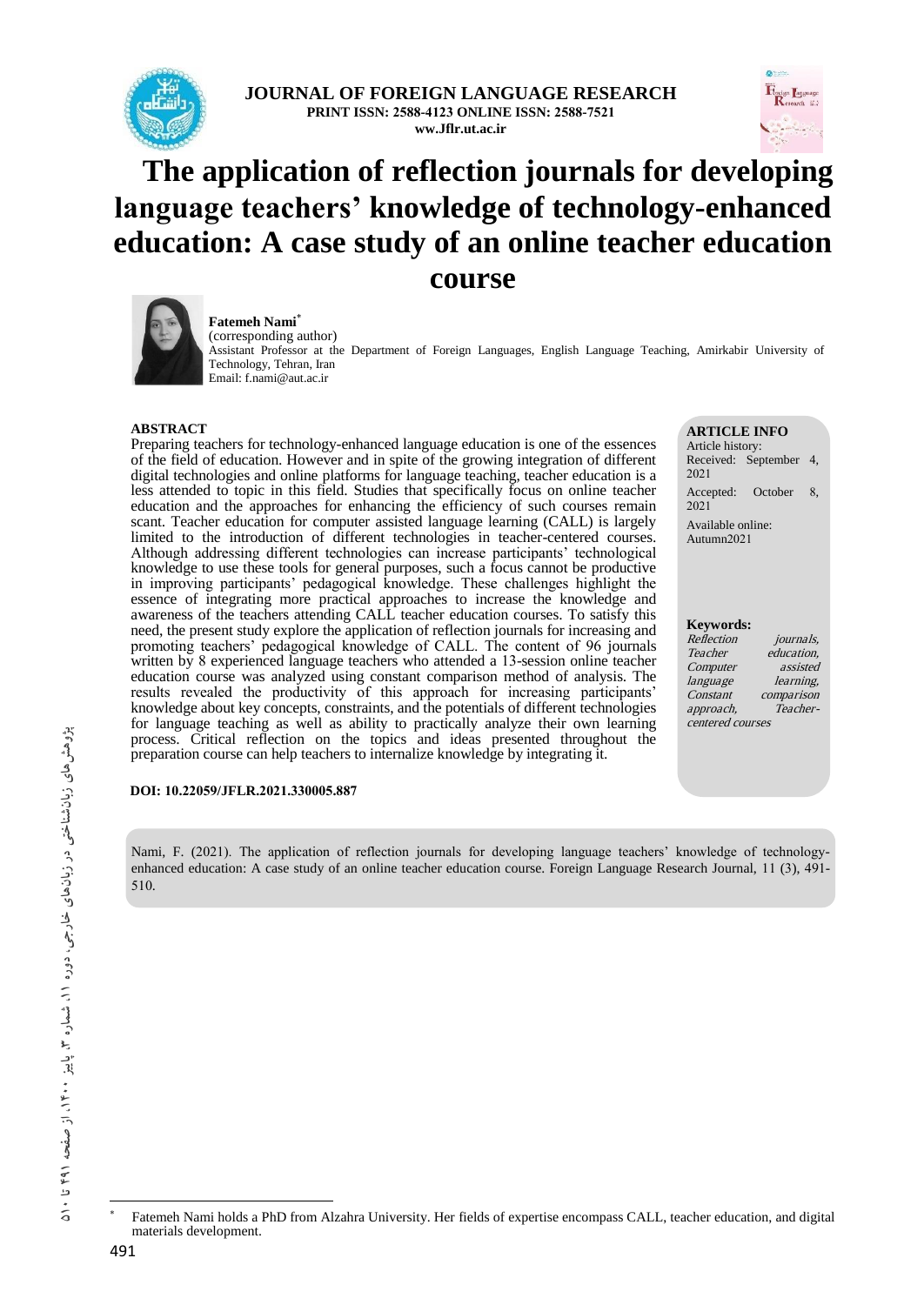

**JOURNAL OF FOREIGN LANGUAGE RESEARCH PRINT ISSN: 2588-4123 ONLINE ISSN: 2588-7521 ww.Jflr.ut.ac.ir**

# **The application of reflection journals for developing language teachers' knowledge of technology-enhanced education: A case study of an online teacher education course**



**Fatemeh Nami** (corresponding author) Assistant Professor at the Department of Foreign Languages, English Language Teaching, Amirkabir University of Technology, Tehran, Iran Email: f.nami@aut.ac.ir

#### **ABSTRACT**

Preparing teachers for technology-enhanced language education is one of the essences of the field of education. However and in spite of the growing integration of different digital technologies and online platforms for language teaching, teacher education is a less attended to topic in this field. Studies that specifically focus on online teacher education and the approaches for enhancing the efficiency of such courses remain scant. Teacher education for computer assisted language learning (CALL) is largely limited to the introduction of different technologies in teacher-centered courses. Although addressing different technologies can increase participants' technological knowledge to use these tools for general purposes, such a focus cannot be productive in improving participants' pedagogical knowledge. These challenges highlight the essence of integrating more practical approaches to increase the knowledge and awareness of the teachers attending CALL teacher education courses. To satisfy this need, the present study explore the application of reflection journals for increasing and promoting teachers' pedagogical knowledge of CALL. The content of 96 journals written by 8 experienced language teachers who attended a 13-session online teacher education course was analyzed using constant comparison method of analysis. The results revealed the productivity of this approach for increasing participants' knowledge about key concepts, constraints, and the potentials of different technologies for language teaching as well as ability to practically analyze their own learning process. Critical reflection on the topics and ideas presented throughout the preparation course can help teachers to internalize knowledge by integrating it.

#### **DOI: 10.22059/JFLR.2021.330005.887**

#### **ARTICLE INFO**

Article history: Received: September 4, 2021 Accepted: October 8, 2021 Available online:

Autumn2021

#### **Keywords:**

Reflection *journals*,<br>Teacher education. education. Computer assisted language learning, Constant comparison<br>approach, Teacherapproach, centered courses

Nami, F. (2021). The application of reflection journals for developing language teachers' knowledge of technology-enhanced education: A case study of an online teacher education course. Foreign Language Research Journal, 11 (3), 491-510.

1

<sup>\*</sup> Fatemeh Nami holds a PhD from Alzahra University. Her fields of expertise encompass CALL, teacher education, and digital materials development.

This work is licensed under a Creative Commons Attribution-NonCommercial 4.0 International license (https://creativecommons.org/licenses/bync/4.0/). Noncommercial uses of the work are permitted, provided the original work is properly cited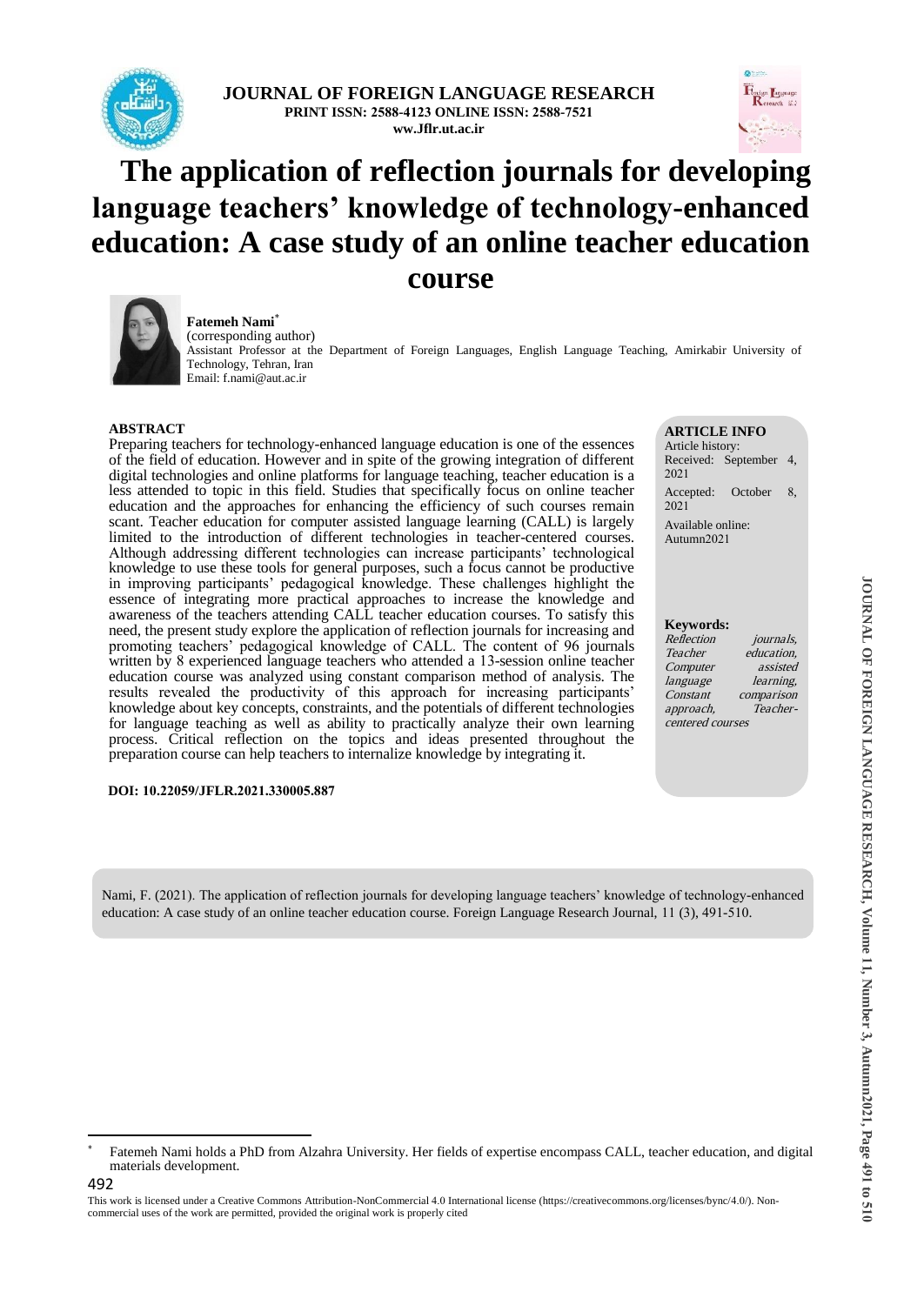#### **1. Introduction**

Although teacher education courses have a somewhat long history in Iranian higher education system (see Avanaki & Sadeghi, 2014), teacher preparation for language instruction by means of digital technologies is still a less attended to and studied field (Nami, 2021). Parallel with the advances in the field of information and communication technologies (ICTs) and online educational technologies and platforms, the number of technology-enhanced courses has significantly grown. In the same vein, second and foreign language teaching has been affected by these changes. Over the past decade, particularly the past years, digital content, online teaching platforms, learning management systems, and content generation technologies have turned into an undeniable essence for language education. This growth has also enhanced consciousness about the significance of effective teacher preparation for technology-enhanced language learning.

 However, computer assisted language learning (CALL) teacher preparation courses and programs are still inadequate, unrelated, and ineffective (Powell & Bodur, 2019; Yurkosky, Blum-Smith, & Brennan, 2019). In many of these courses, only some tools and digital spaces are introduced without considering relevant pedagogical approaches and theories. Although such a focus, in itself, can improve participants' technological knowledge/literacy, such courses are not usually successful in enhancing teachers' pedagogical knowledge of CALL (Nami, Marandi, & Sotoudehnama, 2016). In effect, teachers participating in these courses do not usually develop a comprehensive understanding about CALL and related pedagogical approaches. In Iran, similarly, after about two decades of introducing digital technologies into the realm of language education, CALL teacher education is not widely attended to in preparation courses as the main instructional topic (Hedayati & Marandi, 2014).

 In addition to introducing different digital technologies, CALL teacher education courses

should provide a space for participants to not only find opportunities for individual and collective practice using these technologies but also evaluate the effectiveness of the introduced topics and tools through reflection on the process of learning after each educational session. In other words, CALL teacher education, today, needs a fundamental change in the design of preparation courses (Tondeur et al., 2019). To establish a sound relation between the theoretical concepts introduced in teacher education courses with the reality of language classrooms, teachers need critical thinking. One of the strategies that provides opportunities for participants in teacher preparation courses to get engaged in critical thinking and analysis is reflection (Thompson & Pascal, 2012).

 Although reflection is widely attended to in teacher education studies (e.g., Loughran, 2002; Davis, 2006; Mortari, 2012), its potentials and applications for CALL teacher education, particularly in online teacher preparation courses, are largely unknown (Nami, Marandi, & Sotoudehnama, 2015; Wang, Chen, & Levy, 2010). In an attempt to design an effective and relevant online course for teacher education, the present study explores the application of reflection for promoting or shaping teachers' knowledge of pedagogical CALL.

## **2. Literature Review**

# **2.1. Preparing teachers for CALL**

The growing application of digital technologies for language teaching (Dashtestani & Karami, 2019) has necessitated the design of relevant and appropriate professional development courses to prepare teachers make effective use of these technologies (Wang, Chen, & Levy, 2010). In practice, "providing effective training for academics so that they learn how to effectively redesign learning opportunities… is not straightforward" (Rienties, Brouwer, & Lygo-Baker, 2013, p. 123). In other words, preparing teachers who are capable of effective integration of technology in their classes, above all, requires designing a teacher education course with appropriate and relevant pedagogical structure.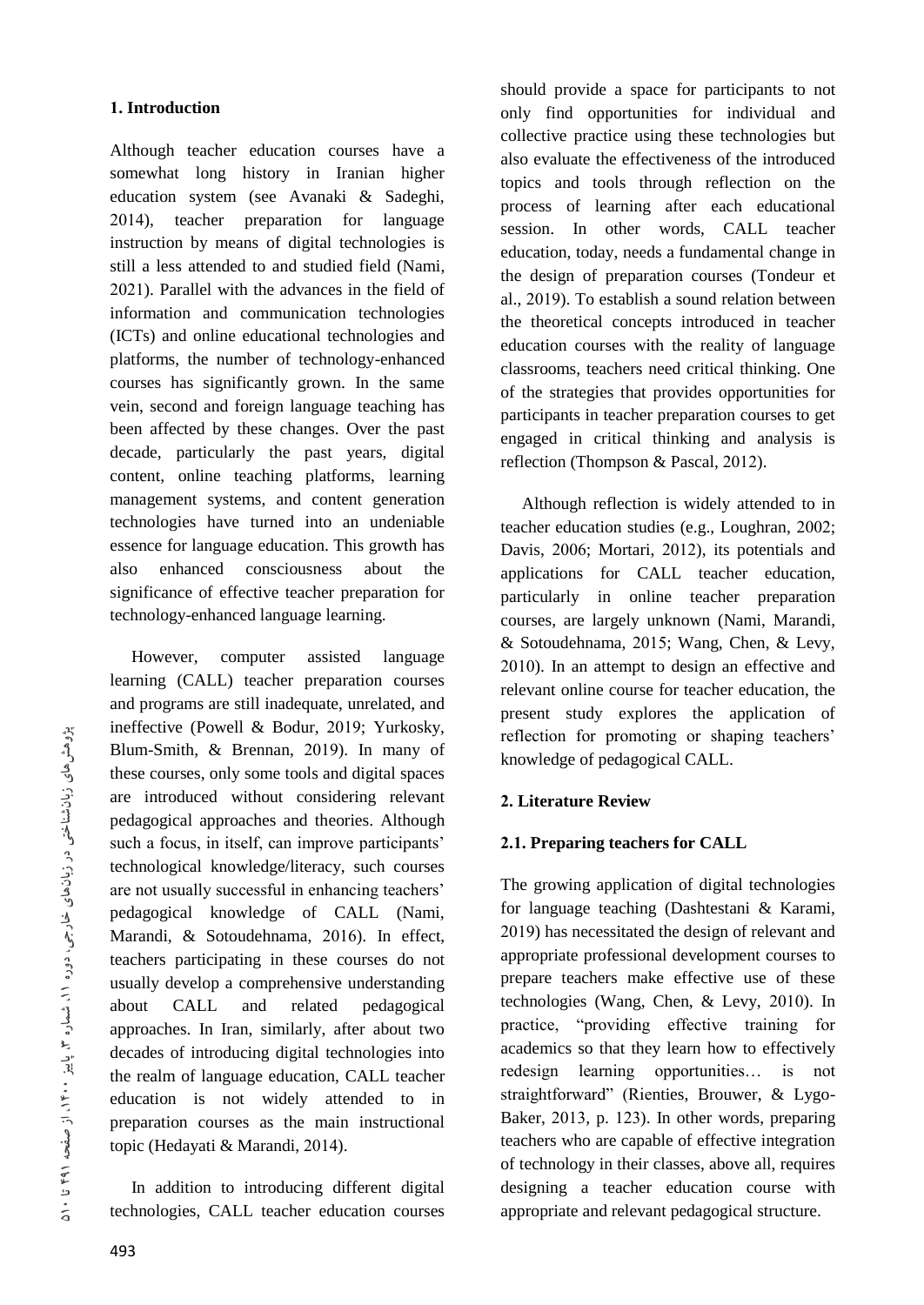A review of the studies conducted in the field of language teaching reveals that CALL teacher education has mainly focused on introducing different technologies in usually teachercentered courses (Nami, 2021). In this approach, tools, educational platforms and some software are introduced to the participants throughout the course. The fundamentals and theories of the field are also discussed by the teacher. In such a design, participating teachers do not find that much opportunity for analyzing the introduced concepts and tools and solely focus on memorizing what is taught; a strategy that may not be productive in the process of learning. Such a preparation, according to Dede et al. (2009), lacks structure and coherence and may not be effective. This problem is intensified in the case of online CALL teacher preparation courses with geographically dispersed participants. In practice, dedicating their precious time memorizing concepts and strategies for integrating a number of tools and particular platforms, teachers participating in preparation courses would not be able to translate what is learned into their field of expertise. Thus, they may consider CALL teacher preparation ineffective and useless (Teräs, 2016).

 For information to be internalized as knowledge, learner needs to be able to apply it (Davis, 2006) and technically and practically analyze it (Weber et al., 2018). A technique that can contribute to the internalization of knowledge is reflection on the topics introduced in course (Loughran, 2002).

# **2.2. Reflection and its application in teacher education**

Since the first introduction of Dewey's (1933) conceptual framework and later Schön's (1983) theory of *reflective practitioners*, reflection is explored in different areas in a variety of ways. Effective integration of reflection, above all, requires improving teachers' awareness regarding the appropriate method of reflection. According to Davis (2006), reflection can be practiced at three levels. At the first level, technical rationality, the knowledge acquired from an external source is solely reported and integrated without being understood or questioned. The main objective, in this type of reflection, is only finding an appropriate tool to achieve a pre-determined goal. This type of reflection, which is also referred to as descriptive reflection, does not have any application for teacher education and learning given that it is more based on generalizations and is not attentive to the relation between the concepts and ideas (Cherrington & Loveridge, 2014).

 At the second level, practical reflection, the concepts and objectives are somewhat attended to, questioned, and analyzed. But it the third level, critical reflection, that has various educational potentials and is recommended for teacher education courses. Critical reflection involves questioning and analyzing the viewpoints and concepts learned or taught during the course. In other words, rather than instant acceptance and memorization of the topics and information, the individual constructs knowledge through analysis and reflection and, this way, is directly engaged in the process of learning (Cavanagh & Prescott, 2010).

 Reflection is practiced in different ways and for different purposes, the most applicable of which includes: reflection on practice and reflection in practice. Reflection in practice usually occurs during real classroom instruction. Reflection on practice, which has a wide usage in teacher education courses, relates to participants' analysis of the learning process, challenges, and even the design of the course (see Loughran, 2002; Ross & Bruce, 2007). According to Dewey (1933), reflection on practice is a key learning strategy. This type of practice significantly enhances teachers' responsibility in their process of learning (Dobbins, 1996).

 One of the most commonly used strategies for applying the potential of reflection in teacher education courses is encouraging participants to write reflection journals after each session (Davis, 2006; Zeichner & Liston, 1996). Reflection journal writing is a structured and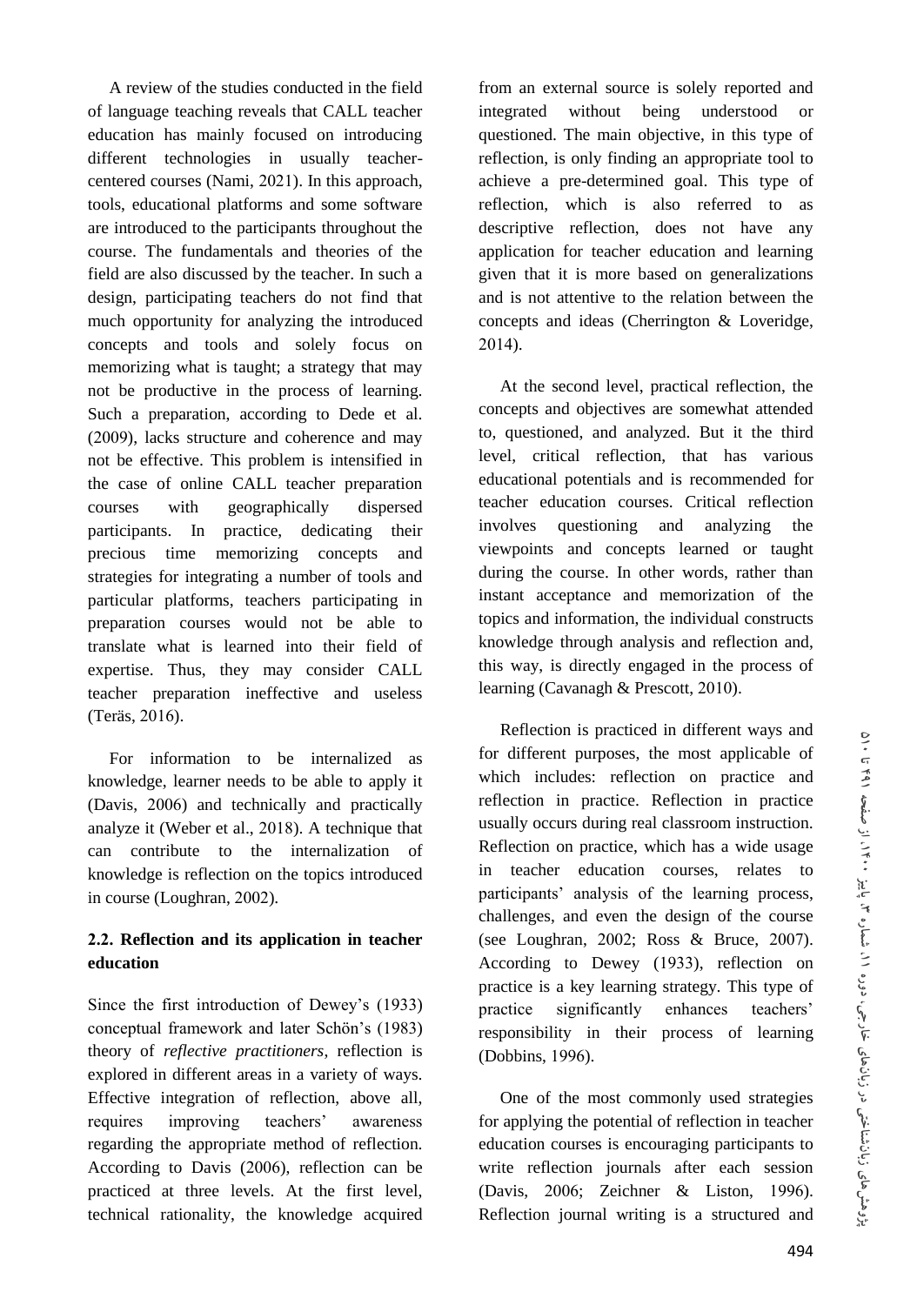systematic attention to write about the ideas and experiences that have occurred over a short period of the times in order to determine their hidden and obvious objectives through analysis. Wilson and Berne (1999) recommend reflection journals to be focused on critical and analytic analysis of the ideas and events rather than merely recording them.

 A review of the studies conducted in the field of teacher education reveals that reflection journals are commonly used for satisfying two objectives. These include: (1) enhancing teacher learning and (2) gaining a vision about their learning and thoughts (Davis, 2006). Research findings suggests that learning process would be more effective if teachers participating in the preparation courses are provided with opportunities to critically reflect on their learning throughout the course (Atkinson, 2012). It is widely accepted that reflection makes the learning process more productive (Sangani & Stelma, 2012) and results in quality knowledge enhancement by establishing a link between knowledge and experience (Kaminski, 2014). These potentials are extremely productive for developing practical and professional knowledge (Bower et al., 2011). In this context, reflection is regarded as an undeniable components of *quality* teacher education in different fields including language education.

 To explore the impact of reflection on preservice teachers' professional development, Guichon (2009) conducted a study on 16 Masters level teachers of French language at the University of Lyon. Participants were required to design, manage, and analyze their performance in online teaching sessions. Content analysis of participants' oral reflections revealed that critical reflection enhanced their knowledge of online language teaching challenges and the essential strategies for addressing such problems. Guichon concluded that while confronting and reflecting on different aspects of their learning, pre-service teachers develop their knowledge about online teacher and are more likely to apply such knowledge in other areas of CALL.

 The potentials of reflection journals in teacher education were explored in a cognitive qualitative study conducted by Mortari (2012). Focusing on the data obtained from interviews and journals of 20 participants, Mortari observed that writing such journals promote the habit of questioning and analysis in teachers and consequently enhance their learning. In another study, Sangani and Stelma (2012) noted that reflection provides opportunities for teachers to address the challenges of the learning context in teacher education. In this case of study which was conducted on a group of experienced teachers of English writing in Iran, the participants found reflection an effective experience for developing knowledge about their professional and pedagogical expertise.

## **2.3. Reflection in CALL teacher education**

Although the importance of reflection for teacher education and its pedagogical potentials for learning are widely addressed in previous research, data on its application for CALL teacher education remains scant (Cutrim Schmid, 2011; Gao et al., 2011; Nami, Marandi, & Sotoudehnama, 2015; Wang, Chen,& Levy, 2010). For instance, Wang et al. (2010) applied reflection as one of the main components in their cyber/face-to-face CALL teacher education model. Analyzing the content of 26 reflection journals, 108 comments posted in online discussion forum, and 210 analytical reports obtained from eight teachers participating in the study, Wang et al. (2010) different reflection strategies enabled participants to explore their own learning process in a sustainable and comprehensive manner. The researchers concluded that reflection should be considered as a fundamental step in teacher education to facilitate theory translation into practice. In other words, just as teacher education is essential for promoting teachers' professional growth; reflection on the process of learning is needed to convert this expertise into practical knowledge.

 In a longitudinal CALL teacher education program, Cutrim Schmid (2011) explored the contribution of video reflection on EFL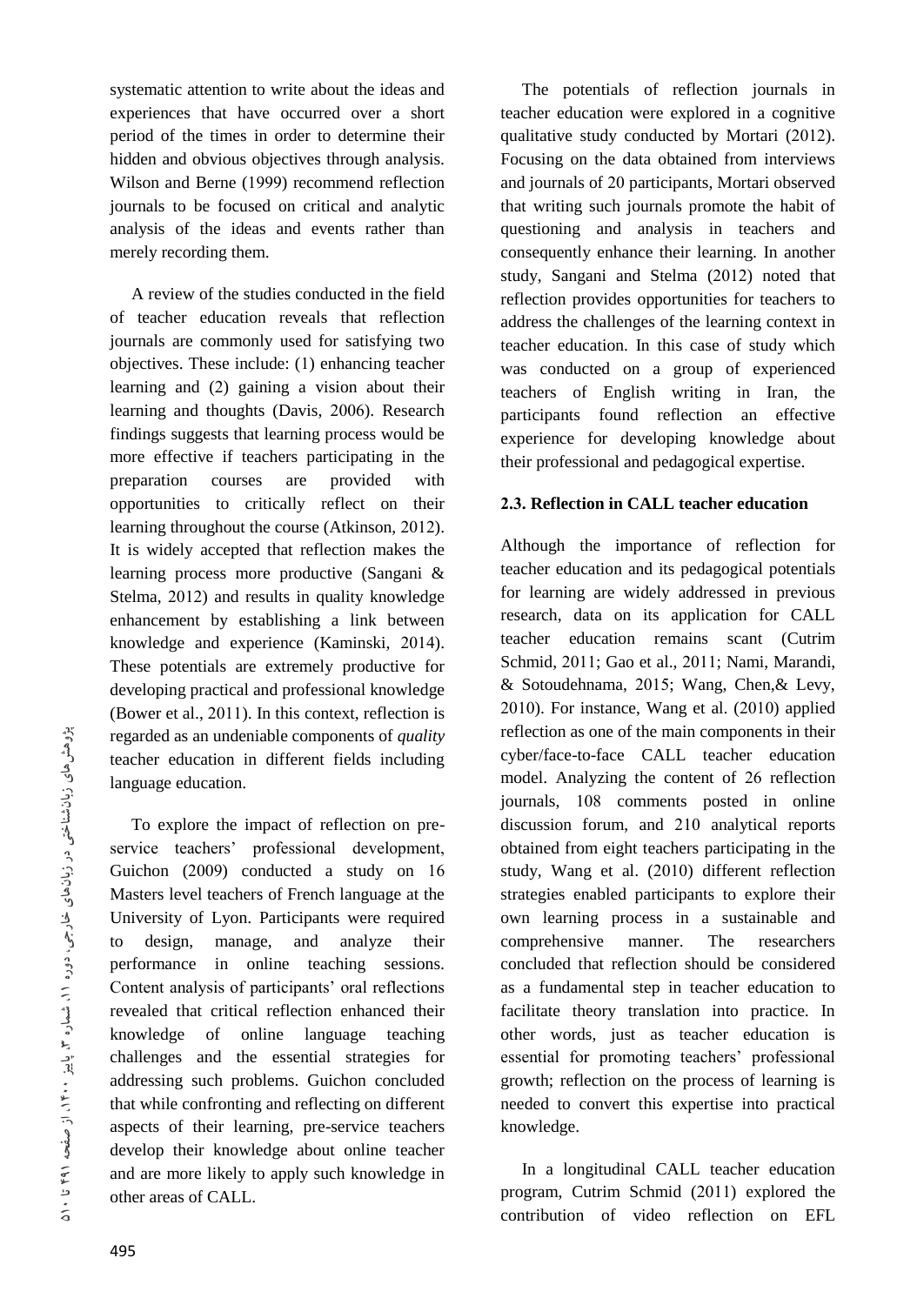teachers' professional development. The results of the content analysis of the field notes, classroom observations, interviews, and recorded classroom sessions indicated that this experience provided teachers with an opportunity to evaluate the potentials and applications of the technologies introduced throughout the course for classroom language instruction. According to Cutrim Schmid (2011), this type of reflection increases teachers' control over the learning context and, in effect, contributes to the application of the taught concepts into their actual classroom practice. In another study, Gao et al. (2011) focused on the potential of reflection for developing teachers' technological knowledge. Drawing on the results of the content analysis of reflection journal, classroom discussions, and interviews with 14 pre-service teachers who attended a two-hour workshop, they observed that reflection on the learning experience helps participants (in spite of their individual differences) develop their technology integration knowledge and skills.

 Nami et al. (2015) defined reflection as a one of the building blocks of their CALL teacher education model. Analyzing data obtained from three CALL teacher education courses (i.e., online, face-to-face, and blended), the researchers observed that writing reflection journals provided participants with an opportunity to translate information into practical knowledge applicable for classroom settings.

## **3. The purpose of the study**

In response to the need for designing more efficient CALL teacher education courses, particularly online ones, the present study has explored the effectiveness of an online CALL teacher education course. As a review of research on the application of reflection and critical thinking for learning in CALL teacher education courses reveals, studies are mainly confined to face-to-face and, at times, to blended courses. However, in order to ensure the productivity of any pedagogical approach, its integration in different educational settings with different characteristics should be attended to

(Sangani & Stelma, 2012). Considering that online CALL teacher education is in its infancy and a less traversed field of study, the lack of relevant research regarding the application of the common approaches in teacher education (e.g. reflection journals) for promoting participants' knowledge and skills in integrating different technologies appears quite natural. In this regard, Gao et al. (2011) have emphasized the need for understanding "how… teachers' selfreflection impacts their development and translation of TPK" (p. 999). In an attempt to address this underexplored issue and to increase understandings about the possible application of reflection for online teacher education courses, a case study was conducted on eight experienced in-service English language teachers in order to address the following research question:

 **How does reflection journals shape the learning of teachers who participated in an online teacher education course?** 

## **4. Methodology**

## **4.1. Participants**

The participants in the CALL teacher education course included eight (seven females and one male) in-service teachers and university instructors who were selected following convenience sampling procedure. Table 1 summarizes participants' demographic information. As illustrated in the table, half of the participants were language institute teachers, two were university instructors, and two were high school teachers. The overall objective of the course was fully explained to the participants. The teaching experience of the participants ranged from 10 to 23 years. Participants' pedagogical knowledge of technology-enhanced language instruction was evaluated using CALL pedagogical knowledge questionnaire (Nami et al., 2015) in order to design a course relevant to teachers' needs. Questionnaire data revealed that half of the participants were average technology users and three were totally novice. Only one of the participants was at an advanced technology user.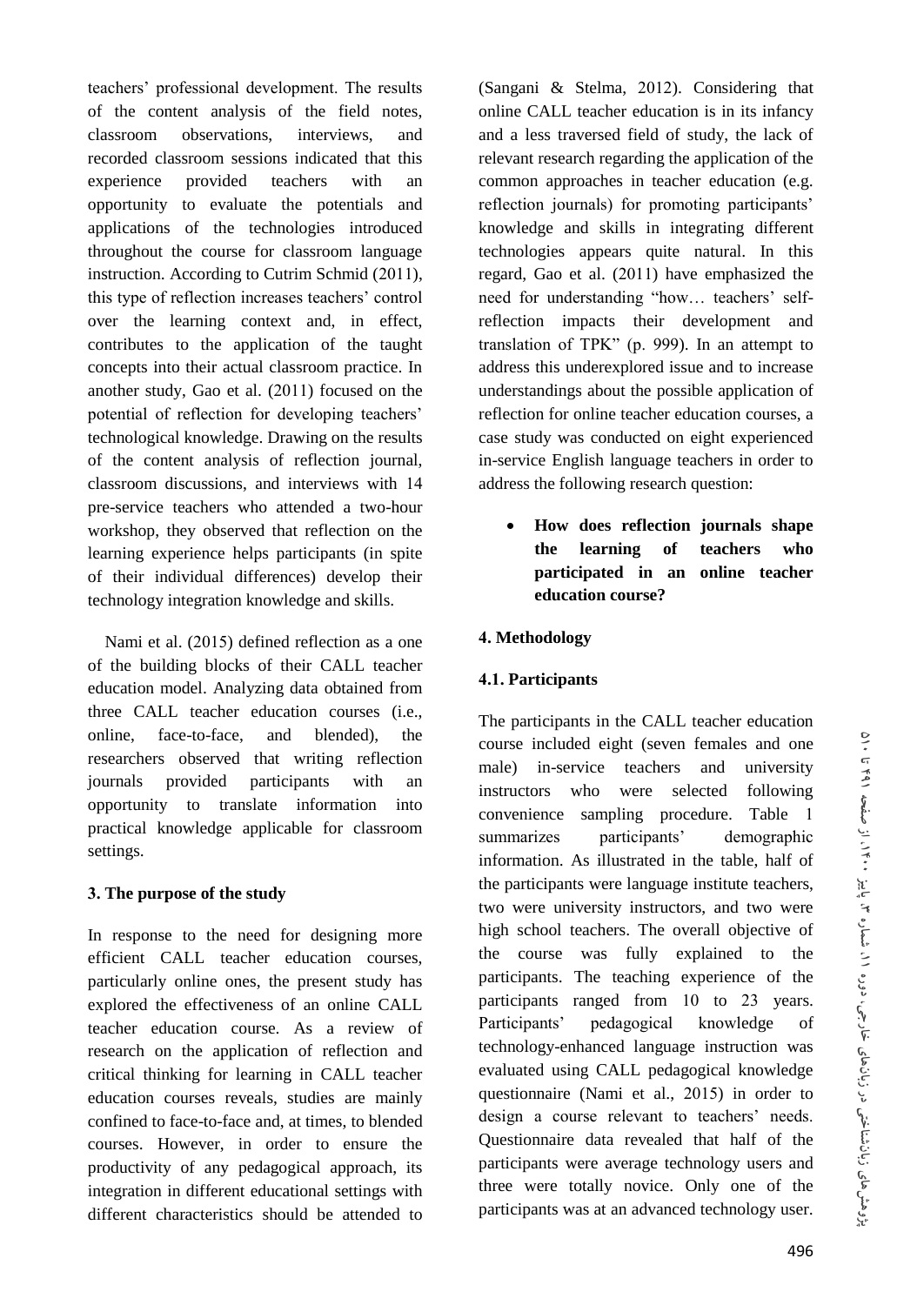Additionally, six participants (75%) were novice and two were at average level in terms of CALL pedagogical knowledge. The research participated in the study as the course instructor.

| Parti<br>cipa<br>nts  | A<br>g<br>e                      | Tea<br>chin<br>g<br>Exp<br>erie<br>nce | Edu<br>catio<br>nal<br>Bac<br>kgro<br>und | Tea<br>chin<br>g<br>Con<br>text   | TK                         | Peda<br>gogi<br>cal<br>kno<br>wled<br>ge<br>of<br>CA<br>LL | Ge<br>nd<br>er         |
|-----------------------|----------------------------------|----------------------------------------|-------------------------------------------|-----------------------------------|----------------------------|------------------------------------------------------------|------------------------|
| No.<br>$\mathbf{1}$   | 5<br>5                           | 20                                     | Mas<br>ters                               | Uni<br>vers<br>ity                | N <sub>o</sub><br>vic<br>e | Nov<br>ice                                                 | Fe<br>m<br>ale         |
| No.<br>$\overline{2}$ | 4<br>6                           | 10                                     | PhD<br>stud<br>ent                        | Lan<br>gua<br>ge<br>insti<br>tute | No<br>vic<br>e             | Nov<br>ice                                                 | Fe<br>m<br>ale         |
| No.<br>3              | $\overline{\mathbf{4}}$<br>5     | 10                                     | Mas<br>ters                               | Hig<br>h<br>sch<br>ool            | Av<br>era<br>ge            | <b>Nov</b><br>ice                                          | Fe<br>m<br>ale         |
| No.<br>4              | 4<br>$\overline{0}$              | 16                                     | Mas<br>ters                               | Lan<br>gua<br>ge<br>insti<br>tute | Av<br>era<br>ge            | <b>Nov</b><br>ice                                          | Fe<br>${\rm m}$<br>ale |
| No.<br>5              | $\mathfrak{Z}$<br>$\overline{4}$ | 13                                     | PhD<br>stud<br>ent                        | Lan<br>gua<br>ge<br>insti<br>tute | Av<br>era<br>ge            | Ave<br>rage                                                | Fe<br>${\rm m}$<br>ale |

Table 1. Participants' demographic information

| No.<br>6 | 4<br>9              | 20 | Mas<br>ters | Hig<br>h<br>sch<br>ool            | Av<br>era<br>ge | <b>Nov</b><br>ice | Fe<br>m<br>ale |
|----------|---------------------|----|-------------|-----------------------------------|-----------------|-------------------|----------------|
| No.<br>7 | 4<br>6              | 23 | PhD         | Uni<br>vers<br>ity                | Ex<br>per<br>t  | Ave<br>rage       | Fe<br>m<br>ale |
| No.<br>8 | 4<br>$\overline{2}$ | 20 | Mas<br>ters | Lan<br>gua<br>ge<br>insti<br>tute | No<br>vic<br>e  | <b>Nov</b><br>ice | M<br>ale       |

# **4.2. The structure and purpose of the teacher education course**

The CALL teacher education course comprised 13 two-hour sessions (26 educational hours) which were held in an online real-time classroom platform. Considering participants' busy work schedules, the sessions were set for 4-5 PM. During the first two sessions, the participants attended the class using their webcams. The rationale was helping participants see and know about their peers and the course instructor as well as introducing the realities of virtual education and the features of live session platform to be used in case of technical glitches encountered when video streaming. According to the information provided in technical support website, the minimum internet speed required for smooth session attendance in the online platform using video streaming is 356 kbps and the recommended speed is 1 mbps. The minimum required and recommended internet speed for audio-enhanced classroom participation are 300 and 512 kbps, respectively. Although all participants were using broadband internet connections, due to the fluctuations in the internet speed, live video streaming by nine participants (eight teachers and a course instructor) reduced the quality of sharing and streaming and sometimes seriously affected the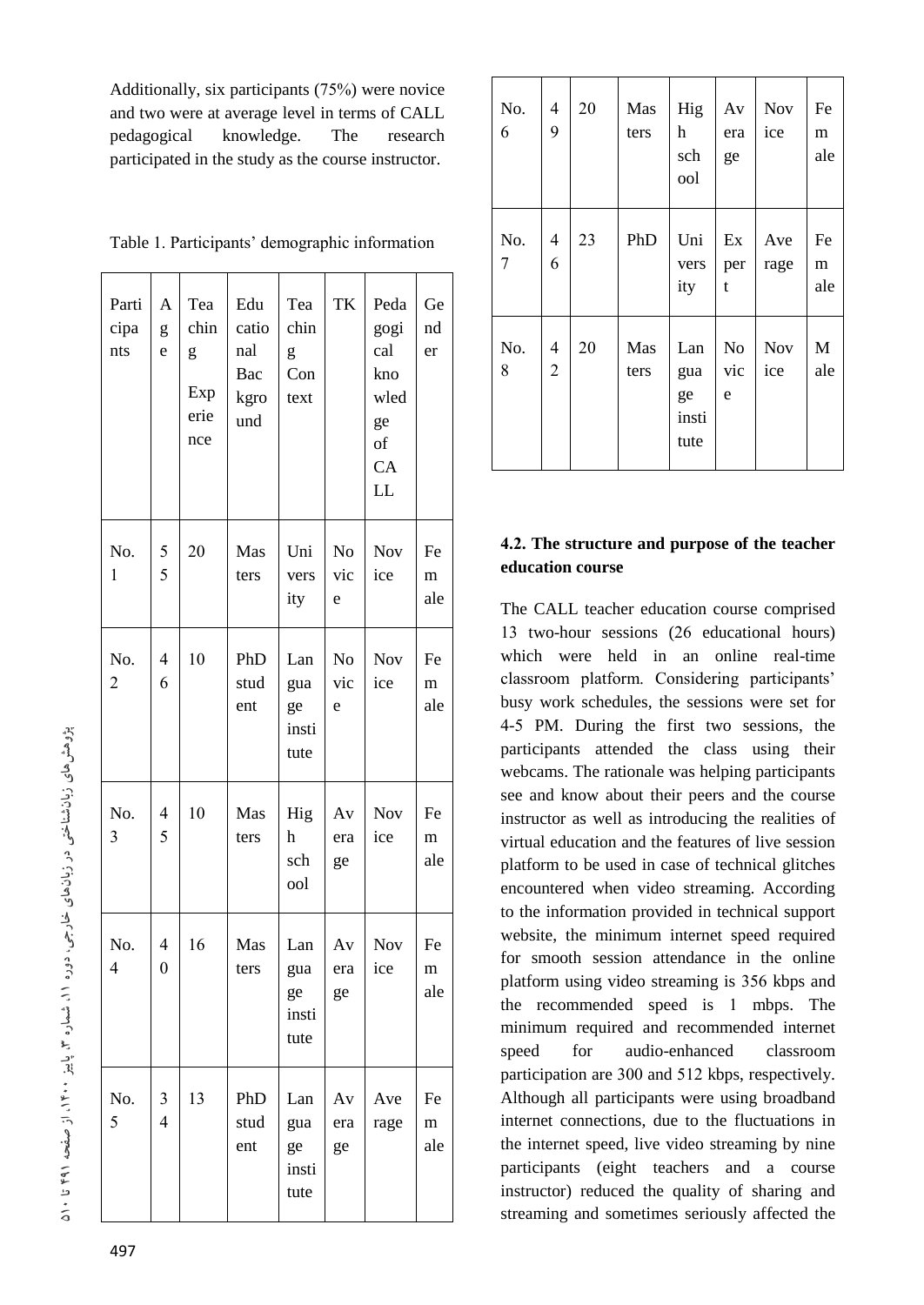connections. Thus, communication between the participants in the remaining 11 sessions was achieved in audio-enhanced mode along with the use of text-chat box.

 The purpose of the course was enhancing teachers' pedagogical knowledge of CALL, introducing digital educational technologies and providing opportunities for using them, and exploring the application of these technologies for teaching different language skills. Given that the majority of the participants had limited knowledge about educational technologies, the first three sessions were dedicated to the introduction of the key concepts, definitions, educational theories, and prerequisites of CALL. Additionally, online teaching platforms, learning management systems (LMSs), online a/synchronous classroom session definition and attendance strategies, and massive open online courses (MOOCs) were introduced. Different potentials of LMSs (e.g. content authoring software, online classroom setting, video conferencing tools, text-chat window, digital whiteboard, test-making software, file sharing, and session recording) were introduced to the participants. In addition to introducing different tools, participants were engaged in different collective and individual projects to create content and present during the live sessions.

## **4.3. Instrumentation**

To achieve the research objective, the researcher applied reflection journals both as an instrument for data collection regarding the degree of the effectiveness of the course and as a strategy to encourage participants to get engaged in reflection throughout the process of learning. As it was noted earlier, from among the three reflection strategies, it's the critical reflection which entails educational potentials. However, applying these potentials requires developing participants' understanding about the concept of critical reflection. This is the only way to ensure teachers will not mistake reflection journals with simple reporting or similar methods. Given that none of the participants had the experience of writing reflection journals, a part of the first classroom session was dedicated to the

introduction of critical/evaluative reflection and the possible strategy for achieving it in journal writing. During this session, the difference between descriptive reporting and evaluative writing was focused on and discussed.

 Participants were required to write a reflection journal after each session (from session two onwards) and upload it prior to the forthcoming session in the online classroom group. The rationale behind sharing reflection journals in an online group was providing an opportunity to have access to a collection of peer writing and evaluation of the points addressed in their journals (see Attard, 2012). All journals were written in English and shared in the form of PDF files. Journal writing comprised a part of course requirement for successful accomplishment of the course and the participants were informed about this at the onset of the course. By the end of the course, a total of 96 reflection journals was collected from the participants; 12 journals belonging to each teacher. To preserve the flexibility of the experience and help teacher enhance their sense of participation and attendance to the activity (Polly, 2011), participants were not forced to follow a rigid pre-set pattern or framework to write reflection journals. They were asked to talk about their preferred topic using their own language.

## **4.4. Data analysis**

According to Davis (2006), applying knowledge application is an indication of knowledge acquisition and "productive reflection can promote knowledge integration processes like adding, distinguishing, and linking ideas through helping learners articulate and consider their ideas" (p. 283). This conceptualization is applied as the theoretical framework for analyzing and evaluating participants' reflection journals. Accordingly, critical writings in which the teacher attended to four main aspects of teaching (i.e. instruction, learning process, educational content, and subject matter or CALL knowledge) were taken as indications of knowledge application. Critical writing is conceptualized as (a) the analysis of a topic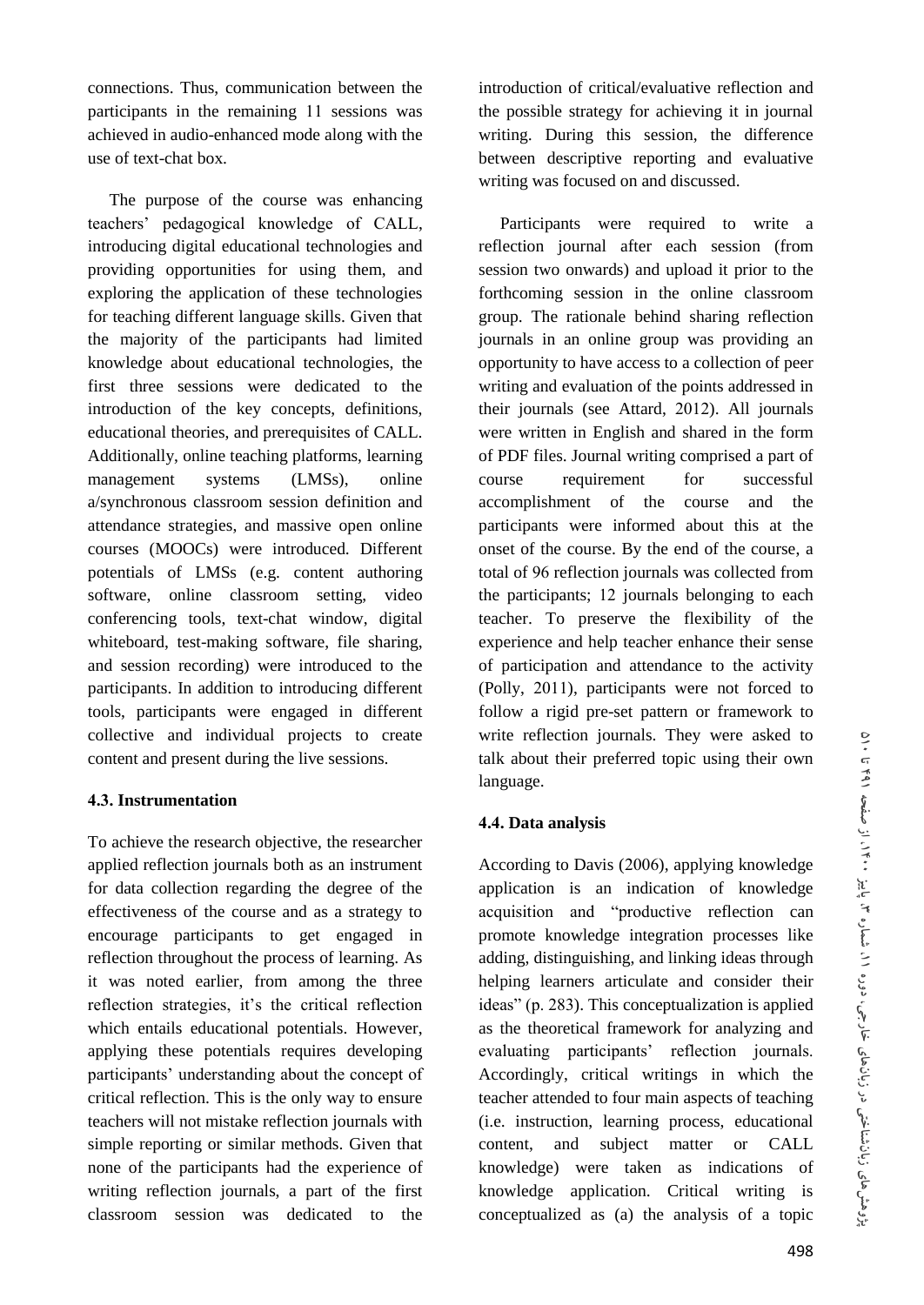providing proof and justification for the claim, (b) the act of questioning, and (c) the evaluation of author's personal perceptions and beliefs rather than mere reliance on providing descriptive information. In this context, sentences that contained author's evaluation, proof-based analysis, and questioning of the topics introduced during the educational session were selected for analysis.

 The content of the journals was analyzed following constant comparative method of analysis. In this approach, after identifying, codifying, and categorizing the extracted topics; the codes and categories are analyzed through several rounds to finalize the overall categories. Following open coding strategy, related topics are clustered together in themes. Each theme includes sentence(s) that contain the identified codes. After several rounds of reading and constant comparison, 324 reflective texts were extracted from a total of 96 journals. Each reflective text comprised at least one sentence which, according to the above definition, analyzes topic(s) introduced throughout the course by providing proofs or justification, questioning, or perception evaluation. Following this, the 324 reflective texts were clustered into 13 thematic units. Following constant comparison, the 13 extracted thematic units were grouped into five categories. Table 2 illustrates the overall coding strategy including the main and sub-themes along with sample texts obtained from participants' journals.

 After finalizing the themes and thematic units, each, depending on the focus and topic, was labeled: (1) notes analyzing the tools and concepts introduced throughout the course about CALL, (2) notes reflecting participants' feelings, (3) notes analyzing constraints, and (4) notes evaluating personal learning (Tables 2 and 3). Descriptive statistics, including frequencies and percentages of each category, was calculated. In the first category, the focus of the sentence(s) was on CALL concepts, tools, and the online platforms which were introduced throughout the teacher education course. In the second category, the writings reflected participants' feelings and different uptakes

regarding the preparation course, technology, CALL, their learning process, classroom activities, and the practicality of the introduced topics. In the third category, notes can be divided into two broad groups: (1) analytical sentence(s) focused on the affordances of digital technologies in general and (2) the sentences reflecting participants' analytic perspectives about the potentials of CALL. The forth category was concerned about two topics: the constraints and glitches of digital technologies and CALL and the problems related to the infrastructures and hardware. The fifth category encompassed sentences which directly reflected participants' evaluation of their learning with respect to (1) the characteristics of a CALL teacher, (2) keywords and main concepts in CALL, and (2) technology-enhanced classroom management.

|                |  | Table 2. The extracted themes and related |  |  |
|----------------|--|-------------------------------------------|--|--|
| thematic units |  |                                           |  |  |

| Thematic<br>Units                                                    | Themes                                                              | Samples                                                                                                                               |
|----------------------------------------------------------------------|---------------------------------------------------------------------|---------------------------------------------------------------------------------------------------------------------------------------|
| <b>Notes</b><br>analyzing<br>tools<br>and<br><b>CALL</b><br>concepts | Technologies,<br>tools,<br>and<br>concepts<br>related<br>to<br>CALL | <b>These three</b><br>slide generators<br>are <b>fairly</b><br>similar tools<br>as                                                    |
| <b>Notes</b><br>reflecting<br>participants<br>feelings               | About<br>the<br>course                                              | What I enjoyed<br>most about the<br>course was<br>reading other<br>people's<br>journals and<br>report <u>mainly</u><br><u>because</u> |
|                                                                      | <b>About CALL</b>                                                   | I was really<br><i>fascinated by</i><br>the [learning]<br>opportunities<br>provided by<br>these <b>online</b>                         |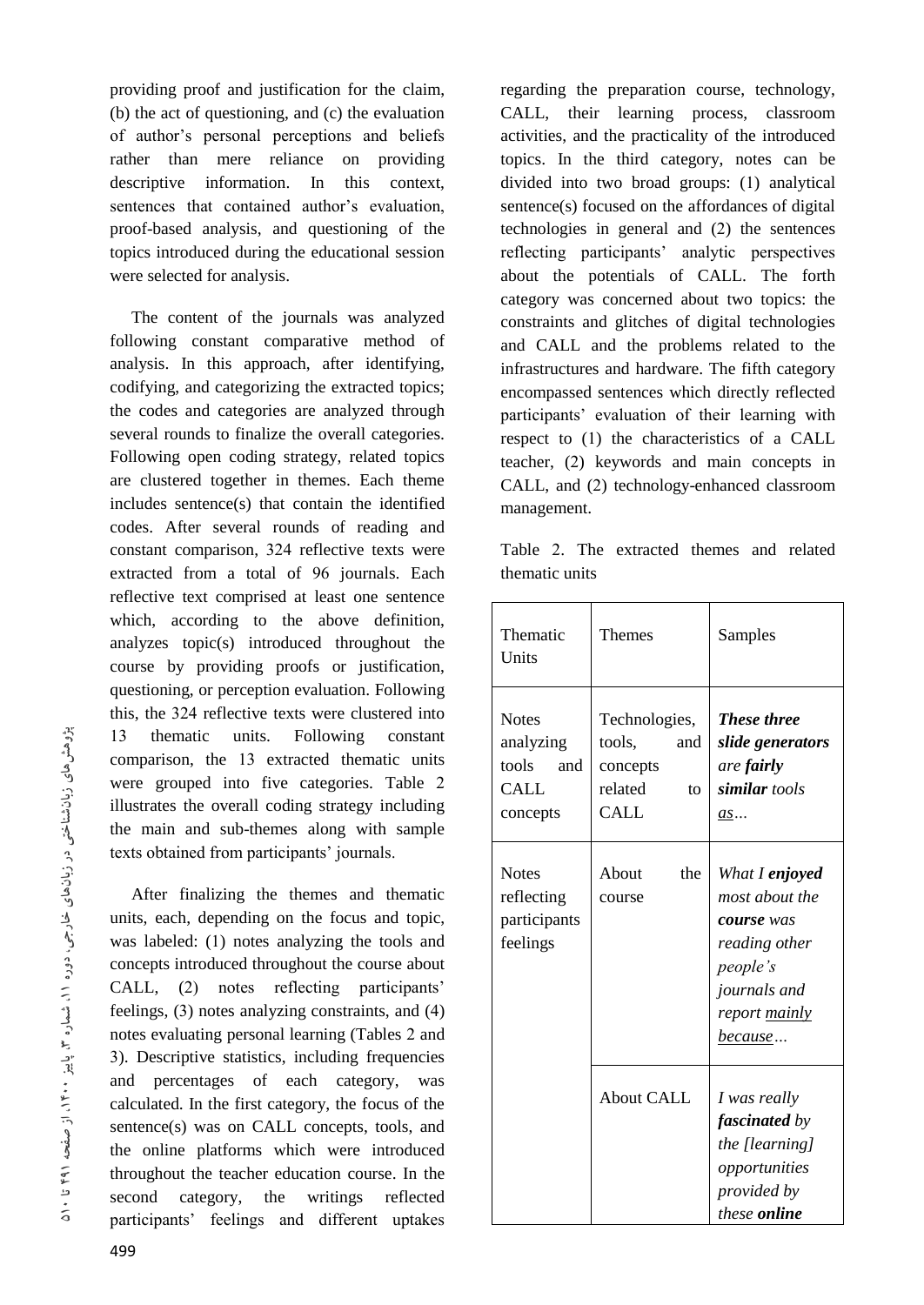|                                          | About<br>their<br>learning                          | games. For<br>$\frac{example}{.}$<br>I feel really<br>excited about                                                                                                                                                                              |  |                                  |                                                   | I did not hear<br>the voice of the<br>instructor all<br>through the<br>session.                |                                                                                                                                                                                                                                                                       |
|------------------------------------------|-----------------------------------------------------|--------------------------------------------------------------------------------------------------------------------------------------------------------------------------------------------------------------------------------------------------|--|----------------------------------|---------------------------------------------------|------------------------------------------------------------------------------------------------|-----------------------------------------------------------------------------------------------------------------------------------------------------------------------------------------------------------------------------------------------------------------------|
|                                          | process                                             | learning to<br>make my<br>personal blog.                                                                                                                                                                                                         |  | <b>Notes</b><br>analyzing<br>the | <b>Of</b><br>digital<br>technologies<br>(tools,   | <b>Aggregators</b> are<br>useful platforms<br>because they                                     |                                                                                                                                                                                                                                                                       |
|                                          | About<br>activities                                 | I found online<br>reading<br>comprehension<br>tasks interesting<br>especially since<br>it can be used                                                                                                                                            |  | potentials                       | software, and<br>platforms)                       | collect<br>information from<br>different sites,<br>and bring them<br>together in one<br>place. |                                                                                                                                                                                                                                                                       |
|                                          |                                                     | for learners in<br>different levels<br>of proficiency.                                                                                                                                                                                           |  |                                  | Of CALL                                           | I really found<br><b>EnglishCentral</b><br>appealing and                                       |                                                                                                                                                                                                                                                                       |
|                                          | About<br>the<br>practicality of<br>classroom        | The discussions<br>during session 5<br>were very                                                                                                                                                                                                 |  |                                  |                                                   | useful for<br><i>improving the</i><br>oral skills.                                             |                                                                                                                                                                                                                                                                       |
|                                          | discussions                                         | productive given<br>that                                                                                                                                                                                                                         |  | <b>Notes</b><br>analyzing        | About<br>the<br>characteristics                   | I really<br>appreciate the                                                                     |                                                                                                                                                                                                                                                                       |
| <b>Notes</b><br>analyzing<br>constraints | Of the digital<br>technologies<br>and CALL          | I really <b>don't</b><br>think an actual<br>learning might<br>occur in those<br>kinds of classes<br>running on<br>MOOCs and<br>so many other<br><i>factors may</i><br>affect the<br>process of<br>learning a bit<br>negatively.<br>These include |  |                                  | personal<br>learning                              | of<br>a CALL<br>teacher                                                                        | instructor's<br>tolerance. This<br>was an<br>important lesson<br><b>I</b> learned from<br>this course. $\underline{If}$<br>you cannot<br>tolerate low<br>speed &<br>unstable<br>internet, don't<br>even think about<br>using online<br>technology in<br>your classes. |
|                                          | <b>Of</b><br>the<br>infrastructures<br>and hardware | The third reason<br>for the<br>uniqueness of<br>the session was<br>that <b>no</b> mic<br>worked and that                                                                                                                                         |  |                                  | About<br>keywords and<br>main concepts<br>of CALL | I also learned a<br>lot about the<br>concept of VLEs<br>standing for                           |                                                                                                                                                                                                                                                                       |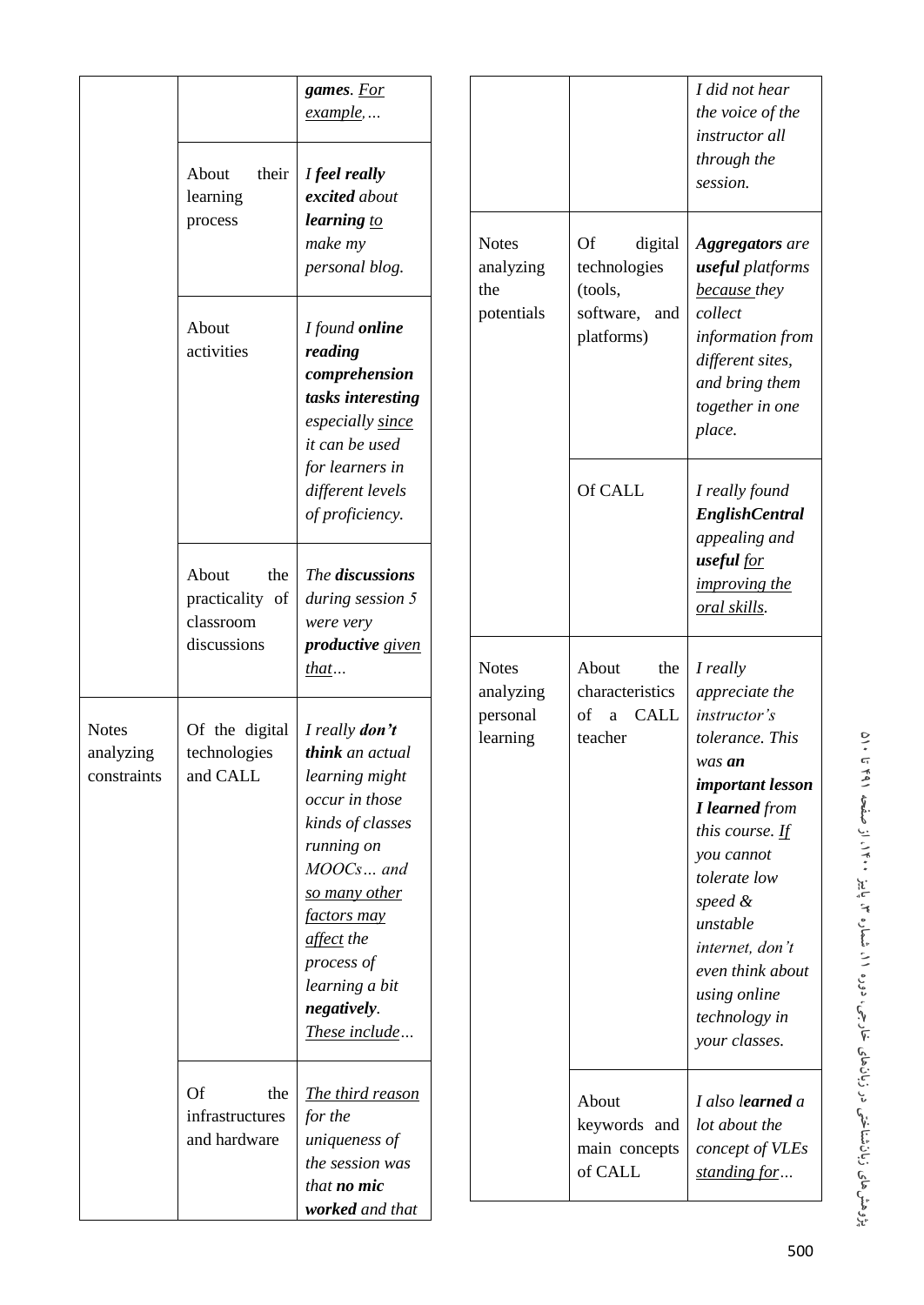| About<br>technology-<br>enhanced<br>classroom<br>management | <i>The</i><br>second<br>lesson <i>I</i> learned<br>from this course<br>was to have<br>replacements<br>because<br>technology<br>failure comes<br>silently,<br>unexpectedly<br>and suddenly. |
|-------------------------------------------------------------|--------------------------------------------------------------------------------------------------------------------------------------------------------------------------------------------|

 To ensure the validity of the findings two strategies were applied: (1) the sub/themes identified by the researcher were evaluated by two experts in the field of qualitative research and the differences were discussed to achieve an agreement and (2) data analysis procedure was discussed with a colleague to make sure that the identified codes and categories appropriately feature participants' reflections. Additionally, participants' writings were used and referenced to as much as possible in the analysis and discussion phases (see Wood et al., 2005).

 As indicated in Table 2, reflection journals were not restricted to descriptive reports but also encompassed evaluative analysis of the concepts. Descriptive words are bold-faced in the sample sentences. Additionally, sample words indicating analysis, cause, and evaluation (e.g. since, as, because) are underlined in the sentences.

Table 3. Topical categories of the themes extracted from reflection journals

| Topical<br>categories                         | Total     |            |  |
|-----------------------------------------------|-----------|------------|--|
|                                               | Frequency | Percentage |  |
| Notes analyzing<br>tools and CALL<br>concepts | 98        | 30.2%      |  |

| $\overline{2}$ | Notes reflecting<br>participants<br>feelings | 61  | 18.8%  |
|----------------|----------------------------------------------|-----|--------|
| $\overline{3}$ | Notes analyzing<br>constraints               | 75  | 23.1%  |
| 4              | Notes analyzing<br>the potentials            | 57  | 17.7%  |
| 5              | Notes analyzing<br>personal learning         | 33  | 10.2%  |
|                | Total                                        | 324 | 100.0% |

## **5. Results and discussion**

As shown in Table 3, of a total of 324 reflective notes, 30.2% analyzed the tools and concepts which were introduced in the CALL course. The most frequent topical category after this group was the notes that reflected participants' analysis of the constraints (23.1%). The sentences related to participants' feeling and the analysis of the educational and technical potentials of different tools and platforms respectively comprised 18.8% and 17.7% of the total categories. The fifth category features the notes that analyze participants' learning process (10.2%). In what follows, the topics introduced and focused on in each category are discussed.

# **5.1. Analytic evaluation of the tools and concepts in CALL**

As indicated in Table 3, the notes that contained authors' analysis of digital tool and CALL concepts were the most frequent. This type of texts directly indicate the potential of reflection journals for encouraging teachers to think about the topics and concepts introduced in classroom meetings. Given that applying knowledge is an indication of knowledge acquisition (Davis, 2006), this finding suggests reflection journal writing can be productive for developing teacher learning (Loughran, 2002). Mortari (2012),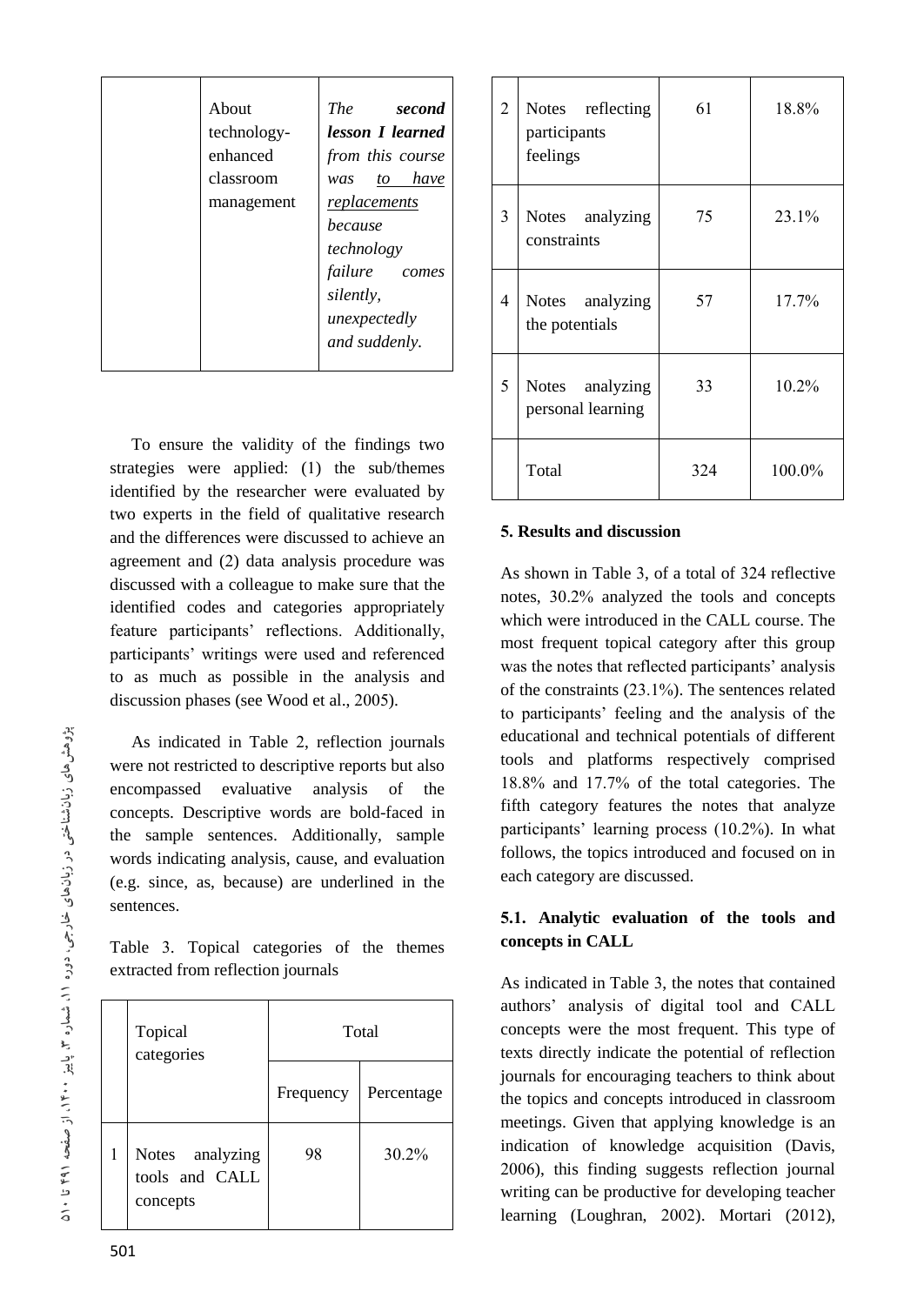similarly, notes that reflection on (learning/teaching) experience enables teachers to construct practical knowledge about the topic and gain professional expertise. Chitpin (2011) emphasizes that critical reflection activates personal information and results in the development of practical knowledge. For instance, in the following text, one of the teachers analyzes the application of online screencasting software:

Of different screencasting software, these two are browser-based and work only with Java… In Brainshark, you can also upload image, presentation file, and video. Audio can be added to these files. After uploading, the file is automatically converted into presentable output whose duration depends on the type of the file. This environment generates an embedding code or sharing link for you. If we have access to an online environment such as a weblog, we can watch the recorded output directly in our blog page.

 Participants in Gao et al.'s (2011), Nami et al.'s (2015), and Nami's (2021) studies, similarly, reflection, which was operationalized in the form of personal or group projects, is applied to indicate one's awareness and knowledge about the topics introduced in classroom discussions. However, in Gao et al.'s (2011) study, no samples are offered from participants' reflections and the researchers restrict their focus on the data obtained from questionnaire and interview responses. The present study, on the other hand, has enriched the findings through the content analysis of participants' reflection journals.

# **5.2. Critical analysis of the constraints**

The second highly frequent topical categories in participants' reflection journals included the notes that critically analyzed the problems related to digital technologies, CALL, and infrastructures/hardware. Reflection on the problems experienced throughout the course enhanced teachers' ability in precise analysis of these problems and their impact on CALL. For instance, drawing on her personal experience of participating in a MOOC course, teacher No. 3 analyzed the constraints related to these environments for language teachers in one of her journals:

Another problem of these classes is that an unlimited number of students can join the session at any time; this disrupts classroom order given that some of the students will remain behind the schedule while others have progressed along with the course. Maybe it can be argued that the problems of these classes is more for language education compared to other subject matters.

 Contrary to Whyte (2011) who believes that the analysis of constraints by participants in teacher education courses does not have any research value given that it is largely dependent on research context, in the present study and consistent with Guichon (2009), it was observed that such notes have the potential to highlight the special needs in the field of education as teachers are usually engaged in attempts to find solutions for these problems.

 The high frequency of this type of notes in participants' journals is inconsistent with Sangani and Stelma (2012) observation that teachers do not directly address problems and constraints in their reflection journals. Sangani and Stelma (2012) attribute this to the time required for teachers to achieve ample understanding regarding how to write reflection journals. Reflection in Sangani and Stelma's (2012) study was confined to a 120-minute session and was experienced collectively. The participants in the present study experienced reflection over a five week period. Hence, time can be one of the main reasons for the presence of more details in the writings of these participants. It may also be attributed to what Loughran (2002) refers to understanding the topic.

 The observed difference can also be attributed to the way reflection was experienced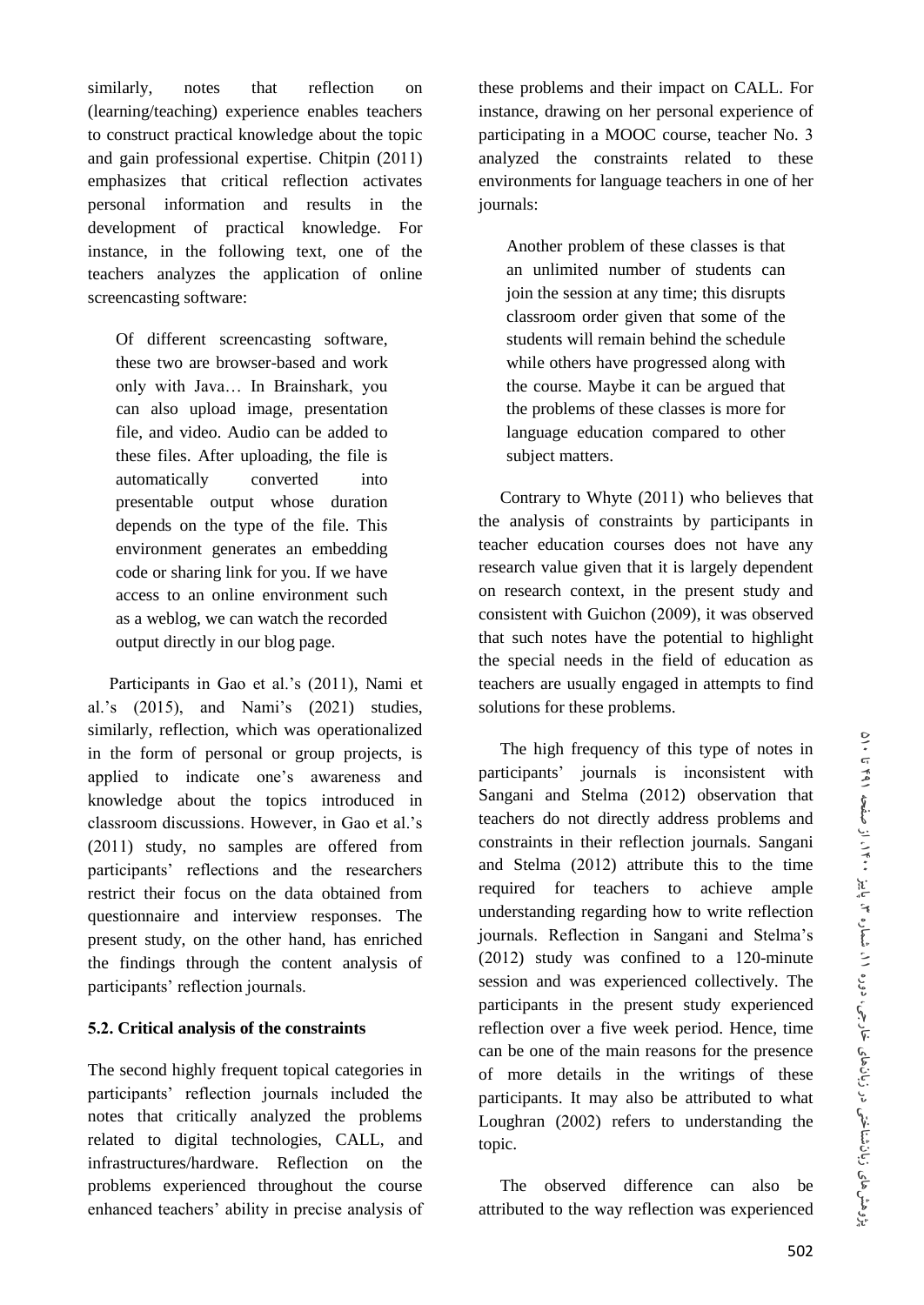in these two studies. Teachers, in Sangani and Stelma's (2012) study, experienced reflection orally at the presence of other teachers who played the role of judging colleagues. By increasing teachers' conservativeness, this strategy may have avoided teachers from free expression of their ideas about the problems given that they did not want to appear unprofessional. In the absence of colleagues who play the role of judges, participants in the present study could benefit from their personal privacy and focus on different aspects of their learning experience and analyze it.

 These findings are consistent with the findings of the previous research. For instance, Nami et al. (2015) similarly observed participants' special attention to the constraints of CALL in their reflection journals (also Guichon, 2009). In the same vein, participants in Antoniadou's (2011) study focused on online teaching constraints in their reflections.

 Furthermore, the session-by-session analysis of the topics addressed in teachers' journals revealed that the problems highlighted in the writings directly related to what teachers experienced during each session. For instance, during the ninth session, the majority of the participants experienced connection problems and this seriously affected the quality of their classroom attendance. It is interesting to note that reference to the constraints of digital technologies and CALL in participants' journals written for the ninth session was significantly more compared to other journals. In other words, experiencing technical glitches during different sessions and reflecting them in journals can increase participants' awareness about the problems related to appropriate use of technologies for language instruction.

## **5.3. Journals reflecting participants' feelings**

The third group of topical categories involved notes reflecting participants' feelings. It appears that the teachers participating in this course found reflection journal writing as an appropriate opportunity for reflecting their feelings about the educational course,

technology, CALL, their personal learning process, activities, and the practicality of classroom discussions. Although expressing feelings does not directly reflect teachers' pedagogical knowledge, it indicates the impact of reflection and critical analysis. As Richards and Lockhart (1994) and Zeichner and Liston (1996) note, meaningful reflection happens when teachers collect data and information about their personal learning experience and analyze their feelings and perceptions in this regard. Thus, the findings of the present study can be taken as indications of reflection on learning experience for enhancing technical and pedagogical knowledge of teachers.

# **5.4. Critical analysis of the pedagogical and technical potentials of the online tools and platforms**

The fourth category of the themes extracted from teachers' journals focused on the pedagogical potentials of (1) digital technologies in general and (2) CALL in particular. For instance, analyzing the application paperrater.com for writing evaluation, teacher No.7 wrote: "this site can help both learners and teachers… analyze paragraphs and their article with respect to word choice, grammar, plagiarism, etc." Comparing the video conferencing feature in two free platforms, teacher No. 4 notes that one of them is more convenient for holding online sessions given that it enables teachers to better manage the class. Such a comparison indicates participant's awareness regarding the essence of technologyenhanced classroom management.

 This attention to the potentials of technology and CALL in participants' reflection journals distinguishes the present study from previous research. In the majority of previous studies, teachers mainly used reflection journals to report the technical glitches encountered during the sessions (e.g. Guichon, 2009; Sangani & Stelma, 2012). Consistent with the present study, Gao et al. (2011) observed teachers' use of reflection journals to analyze the potentials of technology. In fact, participants in Gao et al.'s study did not attend to the constraints and problems related to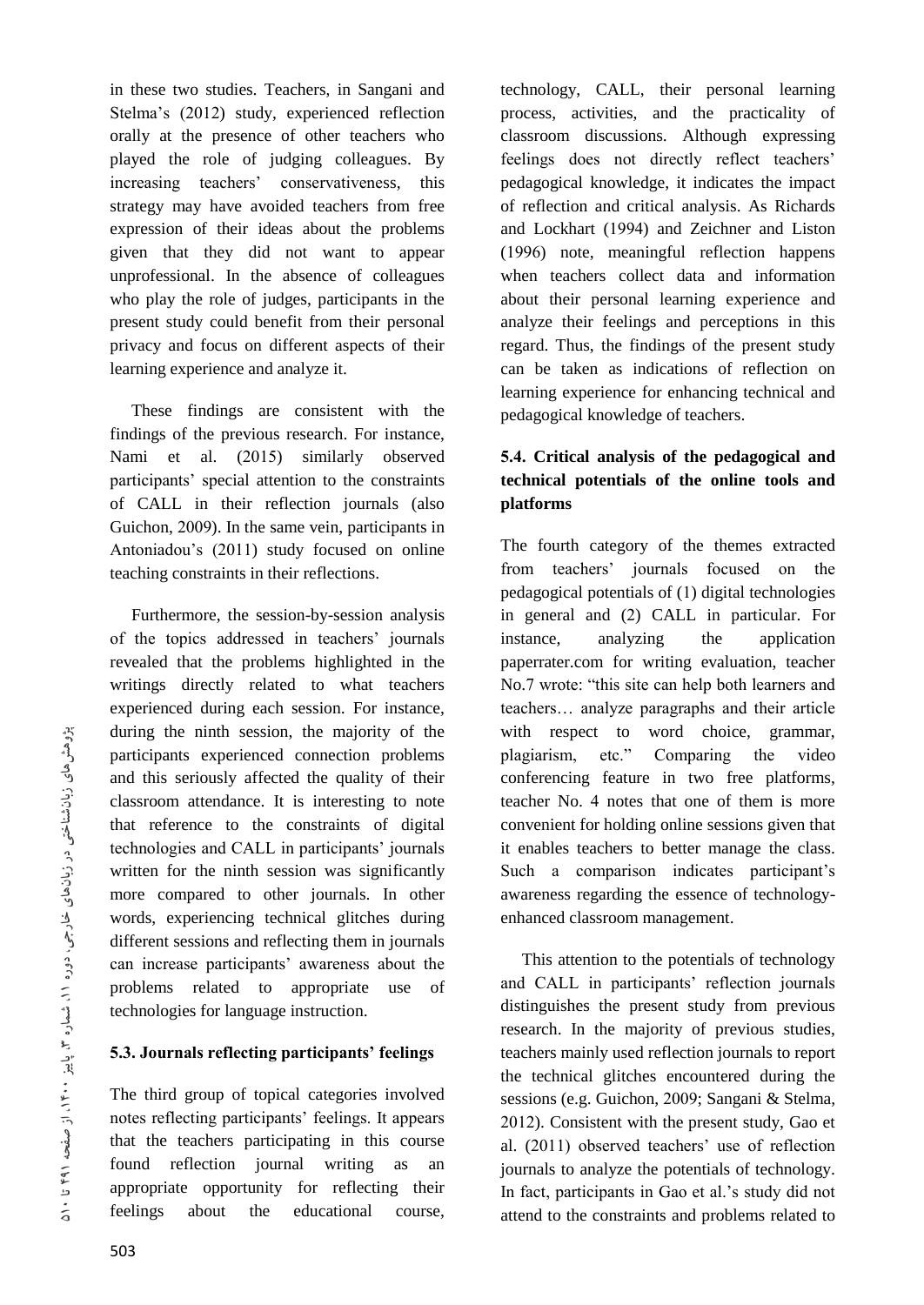CALL. This can be attributed to the fact that their participants were asked to write their journals in accordance to the reflection framework provided for them. This framework encompasses three questions: how, now what, and in what meaning. In other words, the topics that the teachers could have addressed in their writings should have responded at least one of these questions.

 As it was indicated earlier, participants in this study were free to write reflection journals the way they found convenient. This might have resulted in participants' attention to more diverse topics in more details. However, it should not be forgotten that the topics addressed in these journals might also reflect the concepts introduced in the instructional content. For instance, in this study, not only different technologies were introduced in different sessions; but also participants' attention to the essence of attending to the affordances and constraints of the selected technologies for language instruction was drawn during classroom discussions. This might be considered as one of the reasons behind participants' attention to the pedagogical potentials and constraints of different technologies in their reflection journals.

 According to Ertmer and Ottenbreit-Leftwich (2010), knowledge of and awareness about the affordances and constraints of digital technologies is one of the indicators of teachers' pedagogical knowledge of CALL. In effect, the presence these references in teachers' analytical writings can be taken as indications of their growing awareness about such topics throughout the teacher education course.

# **5.5. Analytical evaluation of personal learning**

The third topical category related to the writings that featured teachers' direct analysis of their personal learning process. Contrary to the participants in Antoniadou's (2011) study whose evaluation of the learning process was mostly negative, teachers in the present study focused on the topics they believed they had learned.

These notes had a lower frequency compared to the previous categories and were divided into three groups. In the first group, teachers reported what they had learned about classroom management by means of technology. Such an analysis is observable is teacher No. 5's writing:

Two hours before the class, I did not have access to the internet. I decided to call the instructor and ask her to cancel the session. Then I thought to myself that if such a thing happens to us we cannot cancel the class. Instead, we need to look for a solution for the problem. The most important lesson I learned was that I always need a plan B for CALL so that in case of unexpected happenings I would know what to do.

 This note reflect teacher's engagement in the act of questioning and problem-solving which is one of the expected outcomes of reflection (Marcos, Sanchez, & Tillema, 2011). Additionally, it indicates teacher's knowledge about the essence of having an alternative lesson plan to face with software, hardware, and technical glitches when using digital technologies. Such an awareness shows what Hew and Brush (2007) refer to as technologyenhanced classroom management knowledge. This knowledge provides the teacher with an opportunity to appropriately and rationally deal with technical and unexpected problems when integrating technology into classroom instruction (Hubbard & Levy, 2006).

 The second group included writings reflective of teachers' learning about different technology and third category related to narrations that indicated teachers' knowledge about the essential characteristics of a CALL teacher. For example, teacher No. 3 noted that:

I truly admire instructor's patience and think that she is a good model for anyone who wants to use technology in her online course. It is an important lesson that I learned from today's session. If you are a kind of person who cannot stand fluctuations in the internet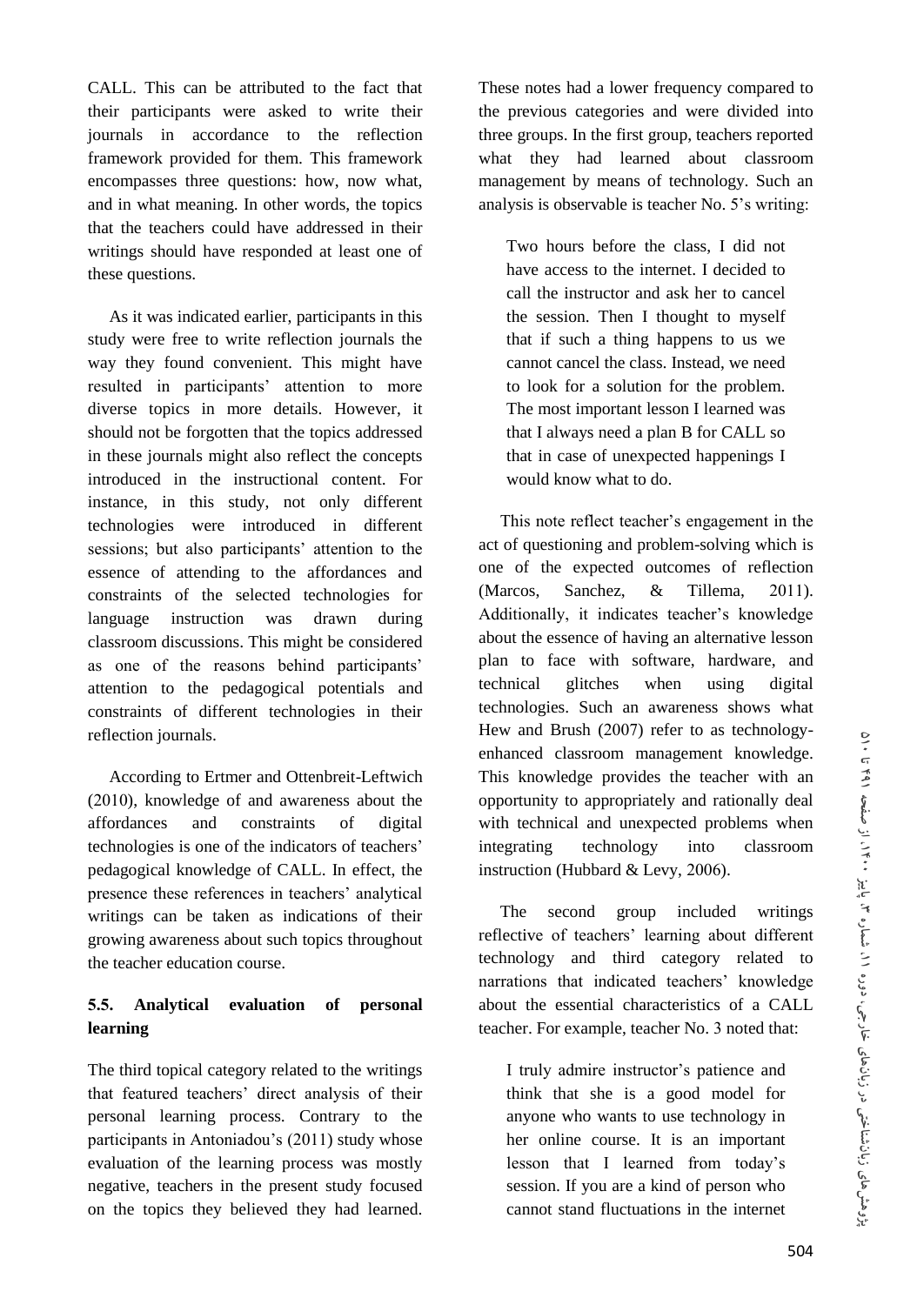speed or the individual differences of your students in using technology, do not think about using technology in your classes specially the online ones since it may result in failure.

The above note clearly illustrates the potential of reflection on experience for developing teachers' professional knowledge about technology. As noted by Donnell and Harper (2005), analyzing and evaluating the degree of understanding and knowledge acquired through the learning process enables teachers to establish a relationship between professional and practical knowledge and would result in their professional growth.

#### **6. Conclusion**

This article focused on the application of reflection journals both as a data collection method and a strategy for preparing teachers for CALL. A small scale case study was conducted including eight Iranian language teachers attending an online teacher education course. Analyzing the content of journals written by participants, five topical categories were identified, the most frequent of which related to the notes in which the participants evaluated and analyzed the tools, concepts, and platforms for CALL. According to Ertmer and Ottenbreit-Leftwich (2010), the pedagogical knowledge of CALL includes (1) technological knowledge about tools, (2) the knowledge about the constraints and potentials of these tools and platforms in general and for CALL in particular, (3) the knowledge content authoring, and (4) the knowledge of technology-enhanced classroom management. Based on the findings, it can be concluded that this experience has promoted teachers' pedagogical knowledge of CALL.

 It should be noted that the main objective for conducting this study was by no means introducing reflection journals are the only effective factor in shaping pedagogical knowledge of teachers. The goal has been indicating the application of a commonly used method in the field of teacher education for online course. Some general implications can be

drawn from the findings. First, it should not be forgotten that reflection can be more effective in long term (Cutrim Schmid, 2011). In effect, to depict a more comprehensive picture of its application in teacher education, longitudinal studies are required. Second, although a part of the first session was dedicated to the introduction of reflection and the strategy for its application, in practice, the effectiveness of this approach largely depends on teachers' complete understanding about it. Hence, adequate preparation time should be dedicated to help teachers learn how to use it. Additionally, it should be borne in mind that the application these approaches increase when teachers develop a positive perception about them. As a result, it is essential to dedicate a special attention to teachers' viewpoints and perceptions about reflection.

## **References**

Antoniadou, V. (2011). Using activity theory to understand the contradictions in an online transatlantic collaboration between studentteachers of English as a Foreign Language. *ReCALL, 23* (3)*,* 233-251.

Atkinson, B. M. (2012). Rethinking reflection: Teachers' critiques. *The Teacher Educator, 47* (3), 175-194.

Attard, K. (2012). Public reflection within learning communities: An incessant type of professional development. *European Journal of Teacher Education, 35* (2), 199-211.

Avanaki, H. J., & Sadeghi, B. (2014). A comparative study of teacher education in Iran and the UK. *Journal of Language Teaching and Research*, *5*(5), 1153.

Bower, M., Cavanagh, M., Moloney, R., & Dao, M. (2011). Developing communication competence using an online video reflection system: pre-service teachers' experiences. *Asia-Pacific Journal of Teacher Education, 39* (4), 311-326.

Cavanagh, M., & Prescott, A. (2010). The growth of reflective practice among three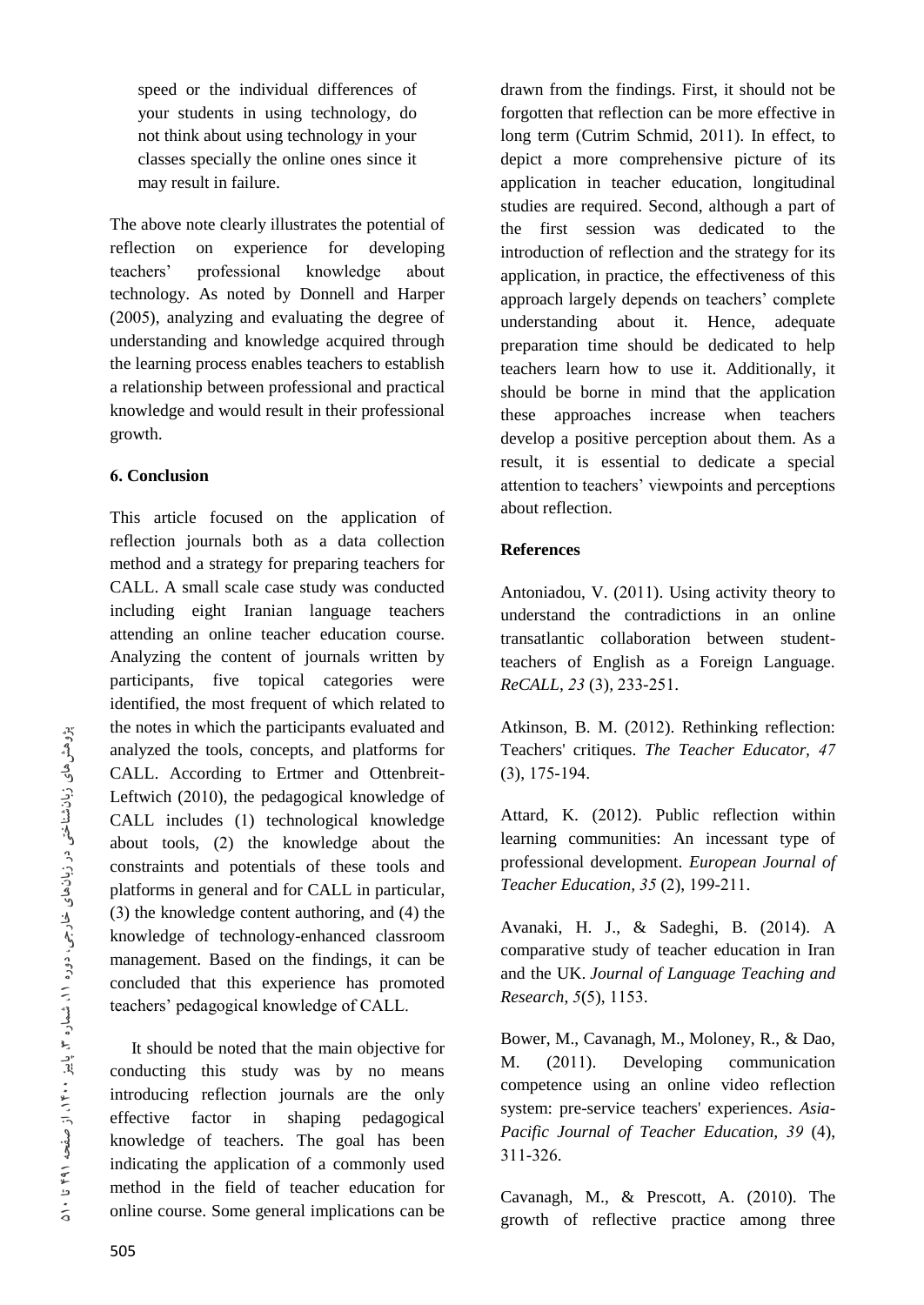beginning secondary mathematics teachers. *Asia-Pacific Journal of Teacher Education, 38*(2), 147-159.

Cherrington, S., & Loveridge, J. (2014). Using video to promote early childhood teachers' thinking and reflection. *Teaching and Teacher Education, 41*, 42-51.

Chitpin, S. (2011). Can mentoring and reflection cause change in teaching practice? A professional development journey of a Canadian teacher educator. *Professional Development in Education, 37* (2), 225-240.

Cutrim Schmid, E. (2011). Video-stimulated reflection as a professional development tool in interactive whiteboard research. *ReCALL, 23* (3)*,* 252-270.

Dashtestani, S. R., & Karami, H. (2019). An analysis of Iranian online EFL teachers' technological, pedagogical, and evaluation skills. *Foreign Language Research Journal*, *9*(3), 815-830.

Davis, E. A. (2006). Characterizing productive reflection among preservice elementary teachers: Seeing what matters. *Teaching and teacher education*, *22*(3), 281-301.

Dede, C., Ketelhut, D. J., Whitehouse, P., Breit, L., & McCloskey, E. M. (2009). A research agenda for online teacher professional development. *Journal of Teacher Education, 60*(1): 8–19. https://doi.org/10.1177/0022487108327554

Dewey, J. (1933). *How we think.* Lexington, MA: DC Heath

Dobbins, R. (1996). The challenge of developing a 'reflective practicum'. *Asia-Pacific Journal of Teacher Education*, *24*(3), 269-280.

Donnell, K., & Harper, K. (2005). Inquiry in teacher education: Competing agendas. *Teacher Education Quarterly*, 153-165.

Ertmer, P. A., & Ottenbreit-Leftwich, A. T. (2010). Teacher technology change: How knowledge, confidence, beliefs, and culture intersect. *Journal of research on Technology in Education*, *42*(3), 255-284.

Gao, P., Chee, T. S., Wang, L., Wong, A., & Choy, D. (2011). Self reflection and preservice teachers' technological pedagogical knowledge: Promoting earlier adoption of student-centered pedagogies. *Australasian Journal of Educational Technology, 27* (6)*,* 997-1013.

Guichon, N. (2009). Training future language teachers to develop tutors' competence through reflective analysis. *ReCALL, 21* (2)*,* 166-185.

Hedayati, H. F., & Marandi, S. S. (2014). Iranian EFL teachers' perceptions of the difficulties of implementing CALL. *ReCALL*, *26*(3), 298-314.

Hew, K. F., & Brush, T. (2007). Integrating technology into K-12 teaching and learning: current knowledge gaps and recommendations for future research. *Education Tech Research Dev, 55*, 223-252.

Hubbard, P. & Levy, M. (2006). The scope of CALL education. In Hubbard, P. & Levy, M. (eds.), *Teacher education in CALL*. Amsterdam: John Benjamins, 3–20

Kaminski, E. (2014). Promoting pre-service teacher education students' reflective practice in mathematics. *Asia-Pacific Journal of Teacher Education, 31*(1), 21-32.

Loughran, J. J. (2002). Effective reflective practice in search of meaning in learning about teaching. *Journal of Teacher Education, 53* (1), 33-43.

Marcos, J. M., Sanchez, E., & Tillema, H. H. (2011). Promoting teacher reflection: What is said to be done. *Journal of Education for Teaching: International research and pedagogy, 37* (1), 21-36.

Mortari, L. (2012). Learning thoughtful reflection in teacher education. *Teachers and Teaching: Theory and Practice, 18* (5), 525-545.

Nami, F. (2021). Developing in-service teachers' pedagogical knowledge of CALL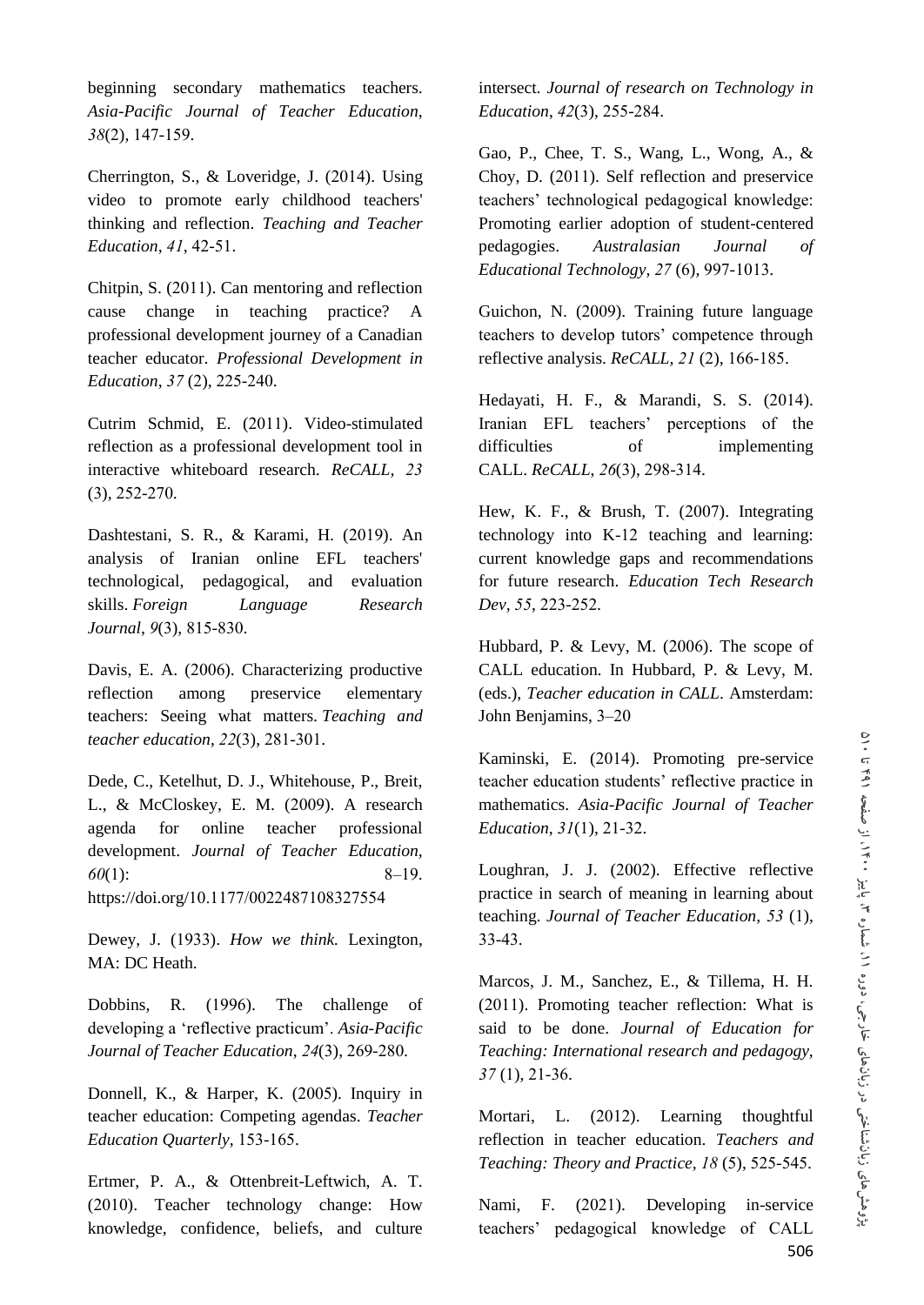through project-oriented tasks: The case of an online professional development course. *ReCALL,* 1-16. DOI:10.1017/S0958344021000148

Nami, F., Marandi, S. S., & Sotoudehnama, E. (2016). CALL teacher professional growth through lesson study practice: an investigation into EFL teachers' perceptions. *Computer Assisted Language Learning*, *29*(4), 658-682.

Nami, F., Marandi, S. S., & Sotoudehnama, E. (2015). *Exploring the impact of Tech/CALL practice, reflection, and collaboration on EFL teachers' pedagogical knowledge of CALL: Developing the CALLPK model*. (Unpublished PhD Dissertation). Alzahra University, Tehran, Iran.

Polly, D. (2011). Teachers' learning while constructing technology-based instructional resources. *British Journal of Educational Technology, 42* (6)*,* 950-961.

Powell, C. G. & Bodur, Y. (2019). Teachers' perceptions of an online professional development experience: Implications for a design and implementation framework. *Teaching and Teacher Education, 77*, 19–30. https://doi.org/10.1016/j.tate.2018.09. 004

Richards, J. C., & Lockhart, C. (1994). *Reflective teaching in second language classrooms.* Cambridge, MA: CUP.

Rienties, B., Brouwer, N., & Lygo-Baker, S. (2013). The effects of online professional development on higher education teachers' beliefs and intentions towards learning facilitation and technology. *Teaching and Teacher Education, 29*, 122–131. https:// doi.org/10.1016/j.tate.2012.09.002

Ross, J. A., & Bruce, C. D. (2007). Teacher selfassessment: A mechanism for facilitating professional growth. *Teaching and Teacher Education*, *23* (2), 146-159.

Sangani, H. R., & Stelma, J. (2012). Reflective practice in developing world contexts: a general review of literature and a specific consideration

of an Iranian experience. *Professional Development in Education, 38* (1), 113-129.

Schön, D. (1983). *The reflective practitioner: How professionals think in action*. New York: Basic Books.

Teräs, H. (2016) Collaborative online professional development for teachers in higher education. *Professional Development in Education, 42*(2): 258–275. https://doi.org/10.1080/19415257.2014.961094

Thompson, N., & Pascal, J. (2012). Developing critically reflective practice. *Reflective Practice, 13,* 311-325.

Tondeur, J., Scherer, R., Baran, E., Siddiq, F., Valtonen, T. & Sointu, E. (2019). Teacher educators as gatekeepers: Preparing the next generation of teachers for technology integration in education. *British Journal of Educational Technology, 50*(3), 1189–1209. https://doi.org/10.1111/bjet.12748

Wang, Y., Chen, N., & Levy, M. (2010). The design and implementation of a holistic training model for language teacher education in a cyber face-to-face learning environment. *Computers & Education, 55,* 777-788.

Weber, K. E., Gold, B., Prilop, C. N. & Kleinknecht, M. (2018). Promoting pre-service teachers' professional vision of classroom management during practical school training: Effects of a structured online- and video-based self-reflection and feedback intervention. *Teaching and Teacher Education, 76*, 39–49. https://doi.org/10.1016/j.tate.2018.08.008

Whyte, S. (2011). Learning to teach with videoconferencing in primary foreign language classrooms. *ReCALL, 23* (3), 271-293.

Wilson, S. M., & Berne, J. (1999). Teacher learning and the acquisition of professional knowledge: An examination of research on contemporary professional development. *Review of Research in Education, 24*, 173-209.